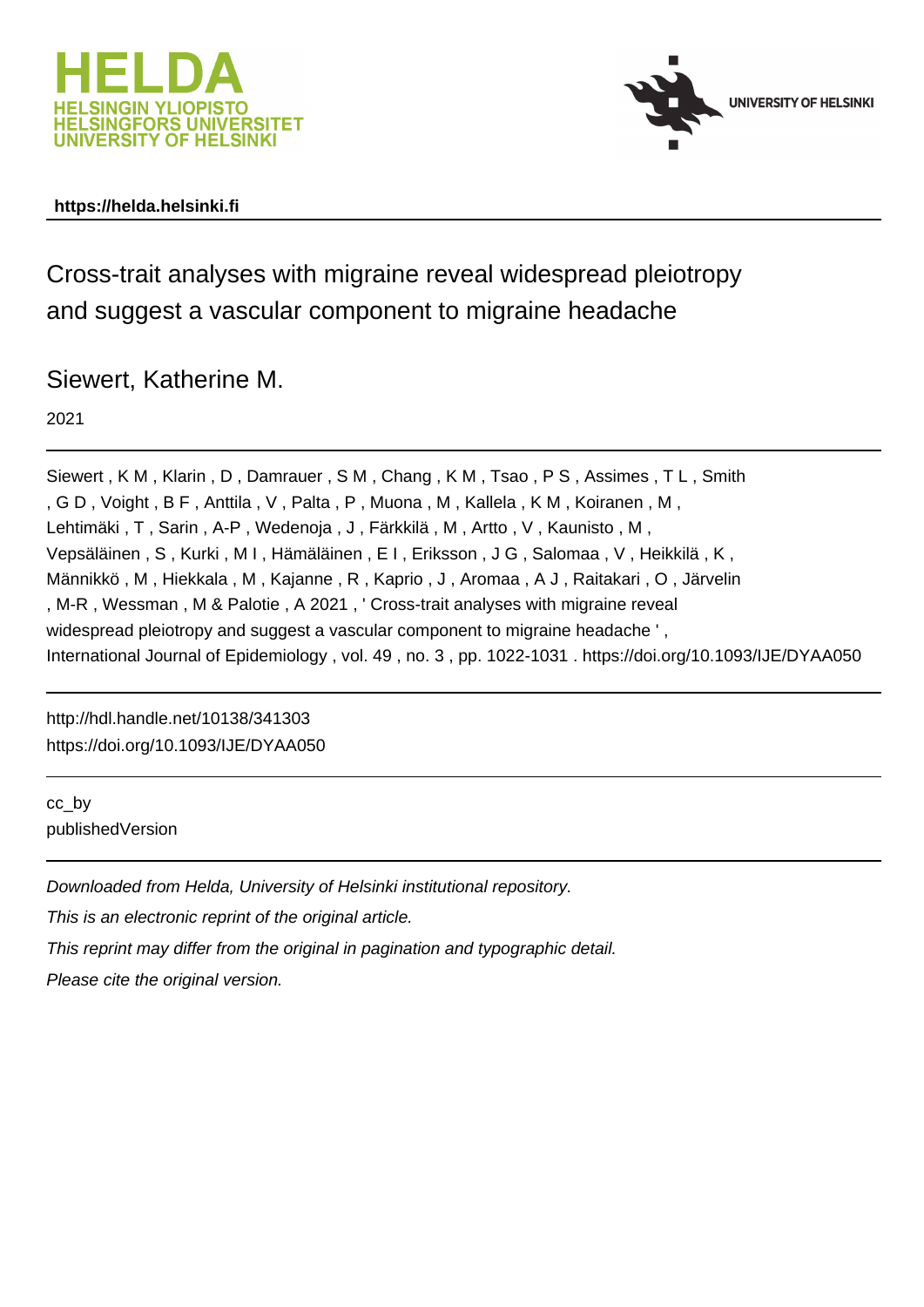

International Journal of Epidemiology, 2020, 1022–1031 doi: 10.1093/ije/dyaa050 Advance Access Publication Date: 19 April 2020 Original article



Miscellaneous

# Cross-trait analyses with migraine reveal widespread pleiotropy and suggest a vascular component to migraine headache

Katherine M Siewert **®** ,<sup>1</sup> Derek Klarin,<sup>2,3,4</sup> Scott M Damrauer,<sup>5,6</sup> Kyong-Mi Chang,<sup>5,7</sup> Philip S Tsao,<sup>8,9</sup> Themistocles L Assimes, 8,9 George Davey Smith,<sup>10,11</sup> Benjamin F Voight,<sup>5,12,13,14</sup>\* and The International Headache Genetics Consortium†

<sup>1</sup>Genomics and Computational Biology Graduate Group, Perelman School of Medicine, University of Pennsylvania, Philadelphia, PA, USA, <sup>2</sup>Center for Genomic Medicine, Massachusetts General Hospital, Harvard Medical School, Boston, MA, USA, <sup>3</sup>Program in Medical and Population Genetics, Broad Institute of MIT and Harvard, Cambridge, MA, USA, <sup>4</sup>Boston VA Healthcare System, Boston, MA, USA, <sup>5</sup>Corporal Michael Crescenz VA Medical Center, Philadelphia, PA, USA, <sup>6</sup>Department of Surgery, Perelman School of Medicine, University of Pennsylvania, Philadelphia, PA, USA, <sup>7</sup>Department of Medicine, Perelman School of Medicine, University of Pennsylvania, Philadelphia, PA, USA, <sup>8</sup>Department of Medicine, Stanford University School of Medicine, Stanford, CA, USA, <sup>9</sup>VA Palo Alto Health Care System, Palo Alto, CA, USA, <sup>10</sup>Medical Research Council (MRC) Integrative Epidemiology Unit, University of Bristol, Bristol, UK, <sup>11</sup>Bristol Medical School, Population Health Sciences, University of Bristol, Bristol, UK, <sup>12</sup>Department of Systems Pharmacology and Translational Therapeutics, Perelman School of Medicine, University of Pennsylvania, Philadelphia, PA, USA, <sup>13</sup>Department of Genetics, Perelman School of Medicine, University of Pennsylvania, Philadelphia, PA, USA and <sup>14</sup>Institute for Translational Medicine and Therapeutics, Perelman School of Medicine, University of Pennsylvania, Philadelphia, PA, USA

\*Corresponding author. Perelman School of Medicine, 3400 Civic Center Boulevard, 10-126 Smilow Center for Translational Research, Philadelphia, PA 19104, USA

<sup>†</sup>Members of The International Headache Genetics Consortium are listed individually as authors in the author list at the end of the paper while the 23andMe Research Team is shown as a collaborator.

Editorial decision 18 February 2020; Accepted 4 March 2020

# Abstract

Background: Nearly a fifth of the world's population suffer from migraine headache, yet risk factors for this disease are poorly characterized.

Methods: To further elucidate these factors, we conducted a genetic correlation analysis using cross-trait linkage disequilibrium (LD) score regression between migraine headache and 47 traits from the UK Biobank. We then tested for possible causality between these phenotypes and migraine, using Mendelian randomization. In addition, we attempted replication of our findings in an independent genome-wide association study (GWAS) when available. **Results:** We report multiple phenotypes with genetic correlation ( $P < 1.06 \times 10^{-3}$ ) with migraine, including heart disease, type 2 diabetes, lipid levels, blood pressure,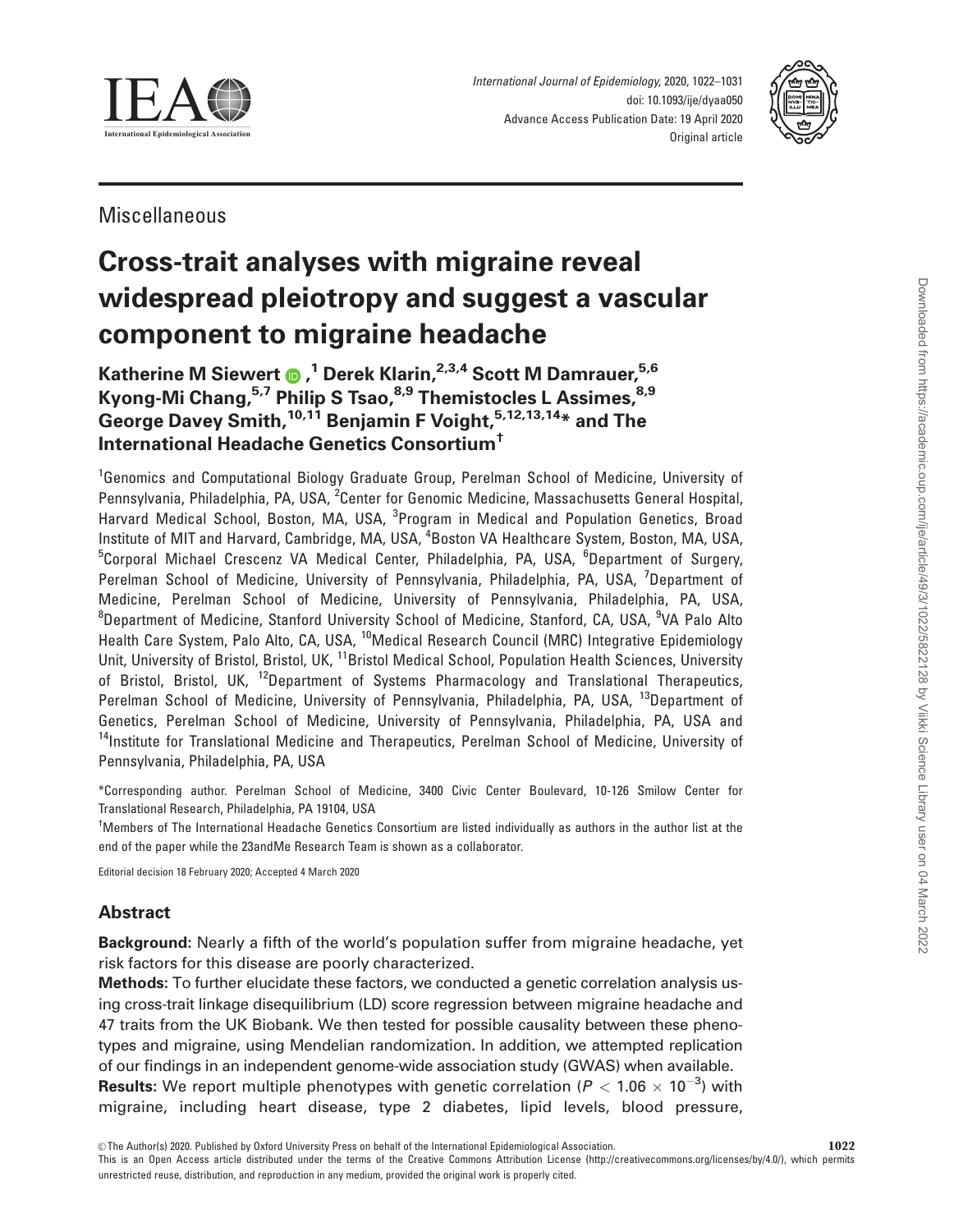autoimmune and psychiatric phenotypes. In particular, we find evidence that blood pressure directly contributes to migraine and explains a previously suggested causal relationship between calcium and migraine.

Conclusions: This is the largest genetic correlation analysis of migraine headache to date, both in terms of migraine GWAS sample size and the number of phenotypes tested. We find that migraine has a shared genetic basis with a large number of traits, indicating pervasive pleiotropy at migraine-associated loci.

Key words: Genetic correlation, Mendelian randomization, migraine, headache

#### Key Messages

- We replicate previous findings that heart disease, lipid levels, blood pressure, autoimmune and psychiatric phenotypes are genetically correlated with migraine.
- We report a novel genetic correlation between type 2 diabetes and migraine.
- Diastolic blood pressure is both genetically correlated and potentially causal for migraine.

#### Introduction

Migraine headache is the most common neurological disorder, affecting 15–20% of people over the course of their lifetimes. $<sup>1</sup>$  It is characterized as a severe headache, often</sup> accompanied by visual disturbances, nausea or sensitivity to stimuli. The presence of these visual disturbances defines two migraine subtypes: with and without aura. Recent developments in migraine treatment show promise, but still have limited efficacy. $2$  For these reasons, migraine is the most disabling neurological disease,  $1,3$  motivating the need for a better understanding of its biology.

Using genetics to improve our knowledge of the disease is promising, as migraine is approximately 42% heritable.<sup>4</sup> A recent genome-wide association study (GWAS) metaanalysis for migraine combined data from 23andMe Inc. and the International Migraine Headache Genetics Consortium, resulting in a combined sample size of 59 674 cases and 316 078 controls. This GWAS identified 38 loci associated with migraine headache.<sup>5</sup> However, the biological mechanisms at these loci are not fully understood.

Identification of traits that are genetically correlated with—or causally related to—migraine could contribute to the understanding of the disease and suggest directions for possible therapeutics. Most earlier studies suggesting associations between migraine and various biomarkers are observational, which can suffer from confounding. Randomized controlled studies could help disentangle correlation from causation, but it is infeasible to screen dozens of biomarkers at scale. In contrast, human genetics data can be used to screen a large number of traits, suggesting

phenotypes worthy of additional examination, and potentially identifying the randomized controlled trials that have the best chance of success.

Using human genetics data, we conducted two types of analyses to identify potential biomarkers that may play a role in migraine. The first approach, cross-trait linkage disequilibrium (LD) score regression, uses association statistics from genetic variants across the genome to estimate the genetic correlation between two traits of interest.<sup>6</sup> The second, Mendelian randomization (MR), compares the effect of variants strongly associated with an exposure of interest with their association with a disease endpoint of interest (here, migraine). Under certain assumptions, these data can be used to estimate a causal effect of the exposure on the outcome.<sup>7</sup>

Previous studies have applied these approaches to study migraine. One study calculated genetic correlation between migraine and 42 other phenotypes, using data on migraine occurrence from 53 000 cases and 231 000 controls from 23andMe.<sup>8</sup> They found evidence of genetic correlation between migraine and eight different traits, using cross-trait LD score regression. In addition, they found evidence of shared genetic variants influencing migraine and 15 traits they tested. However, this report did not apply conventional Mendelian randomization techniques for hypothesis testing. Furthermore, a larger migraine GWAS is now available, allowing for higher-powered replication of previous findings.

Therefore, we performed cross-trait LD score regression and Mendelian randomization (MR) between migraine and the 47 phenotypes comprising a recent GWAS release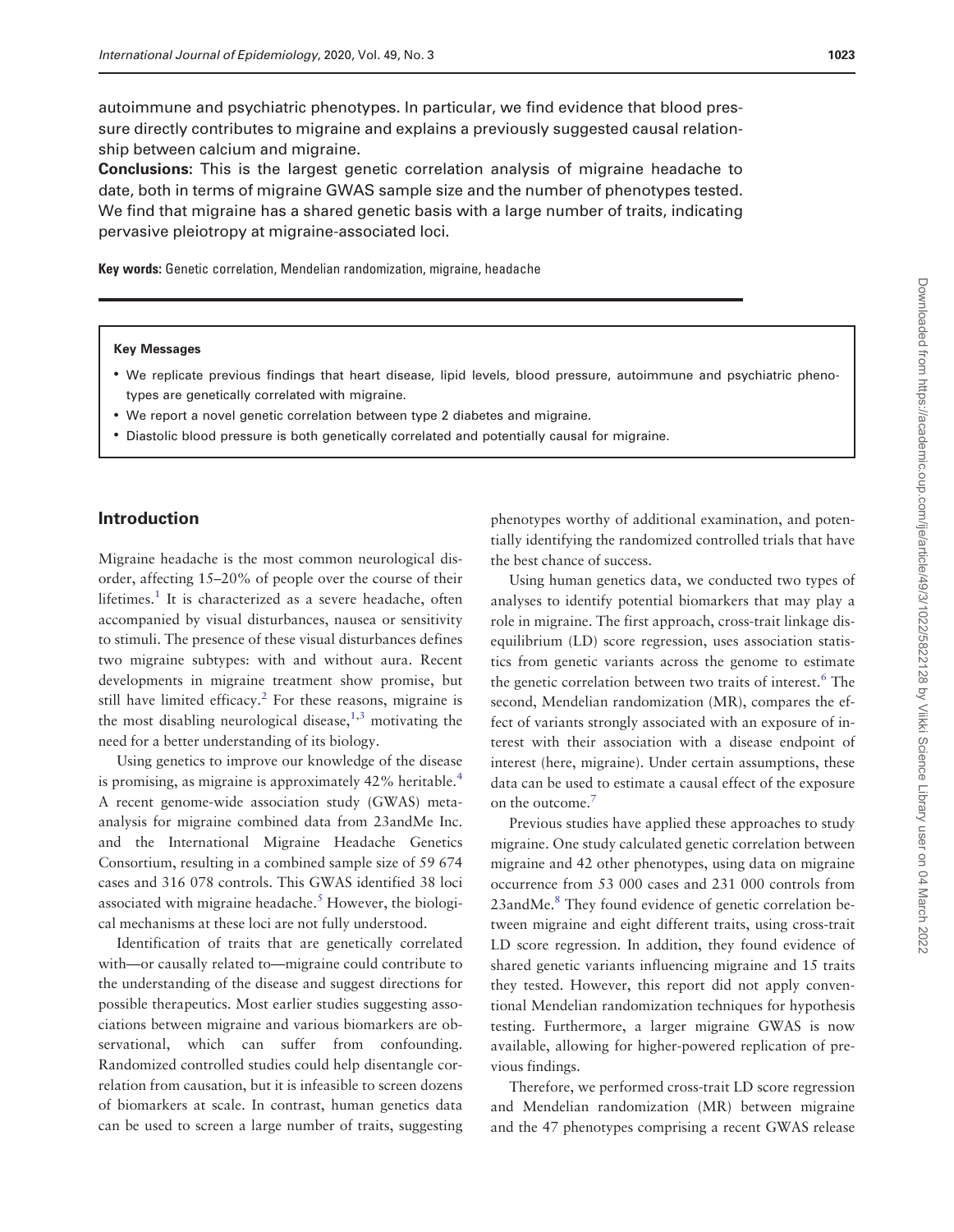of multiple traits in UK Biobank. These traits include cardiovascular, blood, anthropomorphic, education, reproductive and neuropsychiatric phenotypes with significant heritability and polygenicity, making them suitable for genetic correlation analyses.<sup>9</sup> When possible, we sought to replicate genetic correlations with a P-value  $< 1.06 \times$  $10^{-3}$ , corresponding to a Bonferroni correction to 0.05 for the number of traits, in an independent GWAS. In addition, we analysed several additional phenotypes that have previously been associated with migraine: Alzheimer's, serum calcium, serum magnesium and serum vitamin D levels.

#### Methods

#### Data

We obtained migraine data from the International Migraine Headache Genetics Consortium. For migraineall, this GWAS is a meta-analysis of 22 different cohorts.<sup>5</sup> For migraine with aura and migraine without aura, the GWAS excluded the 23andMe cohort, leading to a smaller sample size for the migraine subtypes.

We obtained the UK Biobank GWAS from [\[https://data.](https://data.broadinstitute.org/alkesgroup/UKBB/].We) [broadinstitute.org/alkesgroup/UKBB/\]. We](https://data.broadinstitute.org/alkesgroup/UKBB/].We) used the effective sample sizes  $(N_{\text{eff}})$  provided with the data for these traits.

For our calcium analysis, we could only obtain genomewide calcium summary statistics for the discovery analysis from O'Seaghdha et al.<sup>26</sup> However, summary statistics for the meta-analysis from O'Seaghdha are available for their lead single nucleotide polymorphisms (SNPs). Therefore, we used the statistics from the meta-analysis for our calcium MR, and used the discovery analysis statistics for calcium at each of the diastolic blood pressure instrumental variables in the multivariable MR analysis.

The data from Lee et al. we used excluded 23andMe due to data sharing issues.<sup>20</sup>

#### Mendelian randomization

We performed our Mendelian randomization analyses using the MR-base R package.<sup>48</sup> We generated the instrumental variables for each BOLT-LMM GWAS trait using the clump\_data feature with default parameters, and filtered out SNPs with INFO scores below 0.9. For the remaining GWAS, we obtained instruments using plink's clump data function with a  $R^2 < 0.001$ .<sup>51</sup> For the MR-PRESSO analysis, we used the same instruments as in our standard MR analysis. We used default parameters, except we increased the NbDistribution parameter until MR-PRESSO could compute empirical P-values.<sup>14</sup>

#### Cross-trait LD score regression

We performed cross-trait LD score regression using the linkage disequilibrium score (LDSC) regression package with default parameters.<sup>6</sup> SNP info scores were used, when available, to filter for high-quality variants, and the y-intercept was left unconstrained.

#### **Results**

#### Widespread genetic correlation with migraine headache

To identify traits which may share a genetic basis with migraine, we first performed a large-scale, cross-trait genetic correlation analysis, using the framework of cross-trait LD score regression.<sup>6</sup> Overall, we identified 14 traits from the UK Biobank (UKB) GWAS with genetic correlations with migraine, including cardiovascular disease, blood pressure, cholesterol, blood pressure, neuroticism, asthma, autoimmune disease, education, white blood cell count, platelet count and smoking status (Figure 1; [Supplementary Table](https://academic.oup.com/ije/article-lookup/doi/10.1093/ije/dyaa050#supplementary-data) [1](https://academic.oup.com/ije/article-lookup/doi/10.1093/ije/dyaa050#supplementary-data), available as [Supplementary data](https://academic.oup.com/ije/article-lookup/doi/10.1093/ije/dyaa050#supplementary-data) at IJE online). In what follows, we describe these results in further detail, including the results of replication experiments. We also include results for each trait category for Mendelian randomization. We perform these analyses on all subjects with migraine (all subtypes), migraine with aura and migraine without aura.

#### Genetic correlation between migraine and cardiovascular phenotypes

We began by examining migraine and cardiovascular disease and related traits. First, for the endpoint of cardiovascular disease, we observed a strong genetic correlation with migraine-all [genetic correlation  $(r<sub>e</sub>) = 0.17$ ,  $P = 8.4$  $\times$  10<sup>-13</sup>, Figure 1; [Supplementary Table 1](https://academic.oup.com/ije/article-lookup/doi/10.1093/ije/dyaa050#supplementary-data), available as [Supplementary data](https://academic.oup.com/ije/article-lookup/doi/10.1093/ije/dyaa050#supplementary-data) at IJE online], as well as both subsets of migraine: with  $(r_g=0.19, P=4.0 \times 10^{-4})$  and without  $(r<sub>g</sub> = 0.12, P = 3.6 \times 10^{-3})$  aura. Included in this cardiovascular disease grouping definition from the UKB are multiple phenotypes, including hypertension, stroke, high cholesterol and ischaemic attack (see the UKB trait definition given in [Supplementary Table 2,](https://academic.oup.com/ije/article-lookup/doi/10.1093/ije/dyaa050#supplementary-data) available as [Supplementary data](https://academic.oup.com/ije/article-lookup/doi/10.1093/ije/dyaa050#supplementary-data) at IJE online). The results of Mendelian randomization analyses using genetic liability to cardiovascular disease in UKB as the exposure were mixed between different methods [\(Supplementary Tables](https://academic.oup.com/ije/article-lookup/doi/10.1093/ije/dyaa050#supplementary-data) [3, 4](https://academic.oup.com/ije/article-lookup/doi/10.1093/ije/dyaa050#supplementary-data) and [5,](https://academic.oup.com/ije/article-lookup/doi/10.1093/ije/dyaa050#supplementary-data) available as [Supplementary data](https://academic.oup.com/ije/article-lookup/doi/10.1093/ije/dyaa050#supplementary-data) at IJE online).

We next sought to tease apart which phenotypes were driving this correlation. We first evaluated the genetic correlation between coronary artery disease and migraine,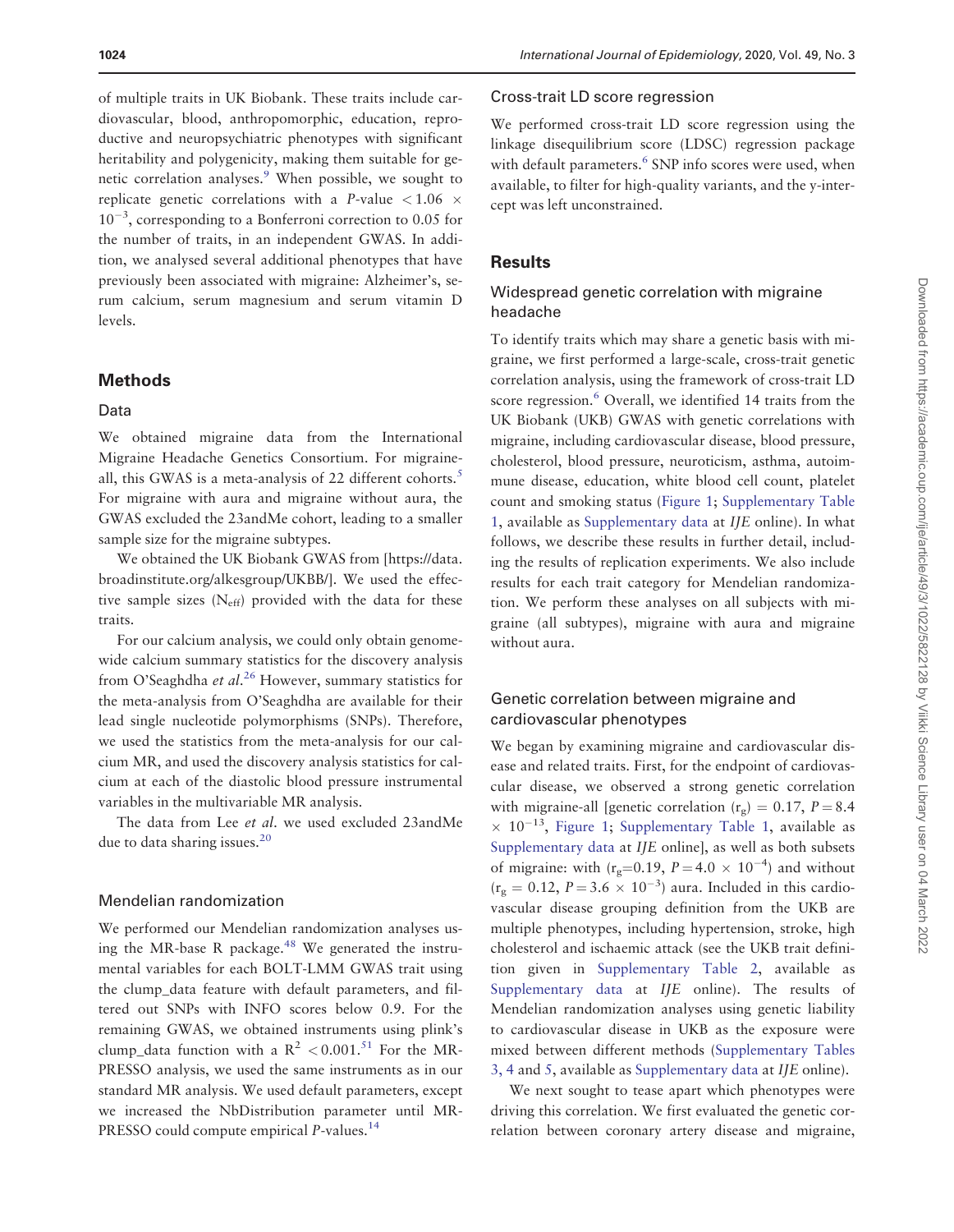| Cardiovascular disease                | $0.17**$     | $0.19**$  | $0.12 *$                           |                     |
|---------------------------------------|--------------|-----------|------------------------------------|---------------------|
| High cholesterol                      | $0.16**$     | $0.30**$  | 0.05                               |                     |
| Diastolic blood pressure              | $0.10**$     | 0.13      | $0.11 *$                           |                     |
| Systolic blood pressure               | 0.05         | 0.05      | 0.00                               |                     |
| <b>BMI</b>                            | 0.02         | $-0.10$   | $-0.04$                            |                     |
| WHR adjusted for BMI                  | 0.06         | 0.03      | 0.07                               |                     |
| Height                                | $-0.06*$     | $-0.02$   | $-0.04$                            |                     |
| Metabolic rate                        | $-0.05$      | $-0.12$   | $-0.07$                            |                     |
| <b>Type 2 Diabetes</b>                | $0.09*$      | 0.06      | $-0.04$                            |                     |
| Hypothyroidism                        | 0.07         | 0.07      | $-0.02$                            |                     |
| Platelet count                        | $0.07**$     | $0.15**$  | $0.09 *$                           |                     |
| Platelet width                        | $-0.04$      | $-0.04$   | $-0.10*$                           |                     |
| Mean platelet volume                  | $-0.05$      | $-0.11$   | $-0.07$                            |                     |
| Red blood cell count                  | $0.05*$      | 0.03      | 0.03                               | 0.3                 |
| Red blood cell distribution width     | 0.04         | 0.06      | 0.06                               |                     |
| Mean corpuscular hemoglobin           | $-0.05$      | $-0.04$   | $-0.05$                            |                     |
| Mean sphered cell volume              | $-0.02$      | 0.01      | $-0.01$                            |                     |
| White blood cell count                | $0.09**$     | $0.12 *$  | 0.00                               | 0.2                 |
| Lymphocyte count                      | 0.03         | 0.05      | $-0.06$                            |                     |
| Monocyte count                        | 0.05         | 0.03      | 0.00                               |                     |
| High light scatter reticulocyte count | 0.05         | $-0.10$   | $-0.01$                            | 0.1                 |
| Eosinophil count                      | 0.00         | 0.01      | 0.00                               | Genetic Correlatior |
| Dermatological disease                | 0.11         | 0.04      | 0.02                               |                     |
| Asthma                                | $0.14**$     | 0.08      | 0.09                               | 0.0                 |
| Eczema                                | $0.11**$     | 0.10      | 0.11                               |                     |
| Autoimmune disease sure               | 0.13         | 0.18      | 0.03                               |                     |
| Autoimmune disease all                | $0.18**$     | 0.13      | 0.02                               | $-0.1$              |
| Bone mineral density, heel            | $-0.06*$     | $-0.08$   | $-0.04$                            |                     |
| Number children                       | 0.04         | 0.03      | 0.06                               |                     |
| Age at Menopause                      | $-0.09*$     | $-0.03$   | $-0.15*$                           | $-0.2$              |
| Age at Menarche                       | 0.05         | 0.04      | 0.04                               |                     |
| Lung forced expiratory volume         | $-0.02$      | 0.03      | 0.00                               |                     |
| Lung FEV1/FVC ratio                   | 0.00         | $-0.03$   | $-0.02$                            | $-0.3$              |
| <b>Respiratory ENT</b>                | $0.15**$     | 0.12      | 0.08                               |                     |
| Neuroticism                           | $0.26$ **    | $0.29$ ** | $0.21**$                           |                     |
| Morning person                        | $-0.04$      | $-0.06$   | $-0.06$                            |                     |
| Smoking status                        | $0.09$ **    | 0.09      | $-0.01$                            |                     |
| Years of education                    | $-0.09**$    | $-0.05$   | $-0.04$                            | $*$ p<0.01          |
| <b>College Eduation</b>               | $-0.12**$    | $-0.07$   | $-0.06$                            | $*$ $p$ <0.001      |
| Balding type 4                        | $-0.04$      | $-0.08$   | $-0.05$                            |                     |
| Balding type 1                        | 0.03         | 0.08      | 0.07                               |                     |
| Tanning                               | $-0.08*$     | $-0.02$   | $-0.04$                            |                     |
| Sunburn                               | 0.05         | 0.05      | $-0.02$                            |                     |
| Skin color                            | $0.07 *$     | 0.01      | 0.05                               |                     |
| Dark brown hair                       | $-0.03$      | 0.05      | $-0.02$                            |                     |
| Hair color                            | 0.04         | $-0.01$   | 0.01                               |                     |
| <b>Blonde hair</b>                    | 0.05         | $-0.02$   | 0.00                               |                     |
|                                       | All Migraine | Migraine  | Migraine<br>with Aura without Aura |                     |

Figure 1 Cross-trait linkage disequilibrium score regression results between migraine and 47 different phenotypes from the UK Biobank. Numbers correspond to the strength of genetic correlation, and asterisks represent P-values of these associations. BMI, body mass index; FEV1, forced expiratory volume in 1 s; FVC, forced vital capacity; ENT, ear, nose and throat disorders.

using association data from the CARDIOGram+C4D consortium.<sup>10</sup> However, the genetic correlation between heart disease and migraine resulted in a P-value of 0.61 [\(Supplementary Table 6](https://academic.oup.com/ije/article-lookup/doi/10.1093/ije/dyaa050#supplementary-data), available as [Supplementary data](https://academic.oup.com/ije/article-lookup/doi/10.1093/ije/dyaa050#supplementary-data) at IJE online). We next calculated the genetic correlation between stroke and migraine, using association data from the MEGASTROKE consortium<sup>11</sup> which included a general stroke category in addition to four different subcategories. Genetic correlation with stroke resulted in a P-value of 0.25 [\(Supplementary Table 6](https://academic.oup.com/ije/article-lookup/doi/10.1093/ije/dyaa050#supplementary-data), available as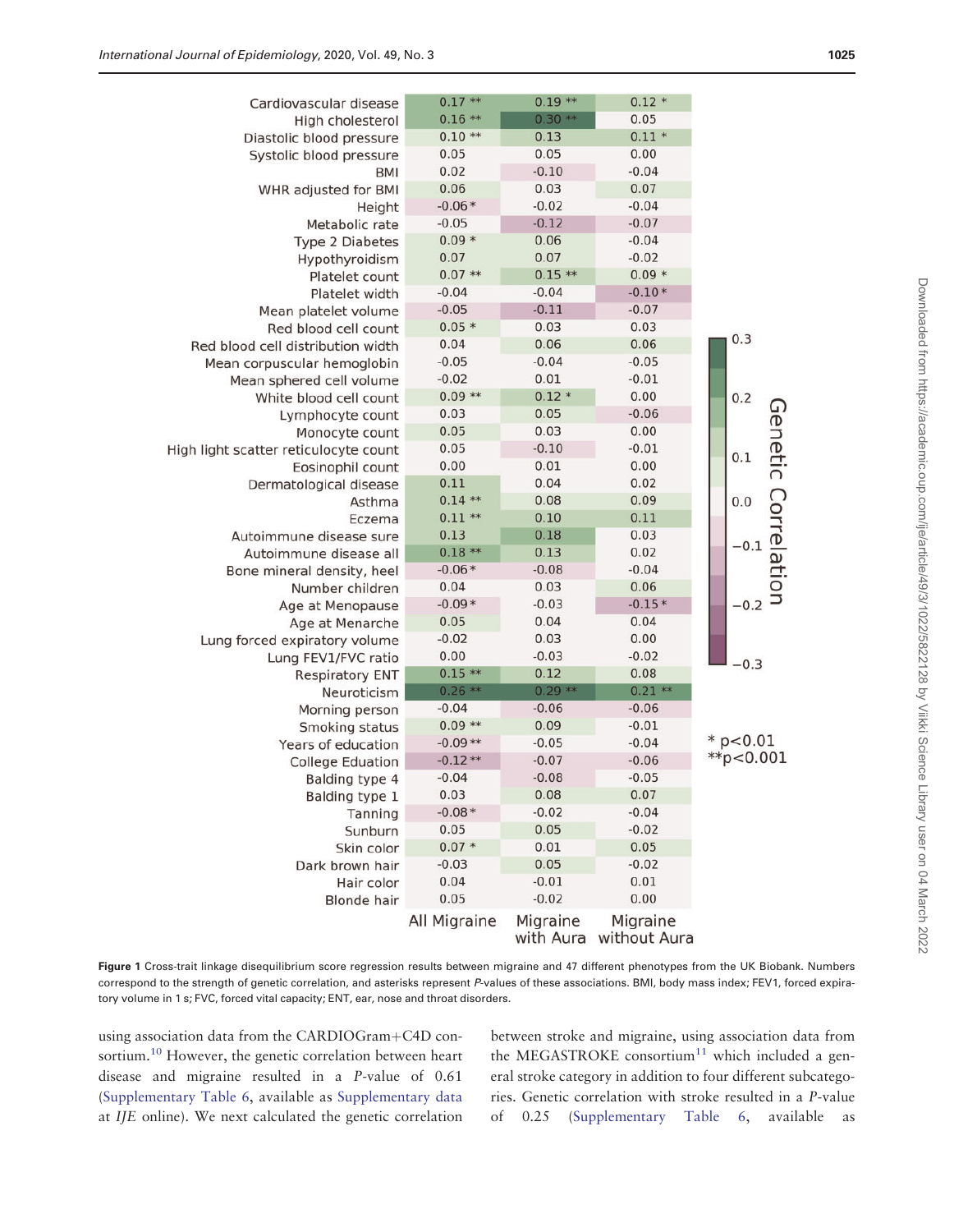[Supplementary data](https://academic.oup.com/ije/article-lookup/doi/10.1093/ije/dyaa050#supplementary-data) at IJE online). These analyses suggest that cardiovascular-related traits, like blood pressure or lipids levels, rather than the specific disease endpoints, may be driving the genetic correlation observed in the UKB analysis.

We then turned to evaluate genetic correlation between measurements of blood pressure and migraine. We found a compelling genetic correlation between diastolic blood pressure and migraine  $(r_g=0.1, P=5.4 \times 10^{-5}, Figure 1;$ [Supplementary Table 1](https://academic.oup.com/ije/article-lookup/doi/10.1093/ije/dyaa050#supplementary-data), available as [Supplementary data](https://academic.oup.com/ije/article-lookup/doi/10.1093/ije/dyaa050#supplementary-data) at IJE online) with nominal significance in migraine with and without aura. We attempted replication of the genetic correlation finding in a meta-analysis of GWAS of blood pressure, which included individuals from the Million Veterans Project and the International Consortium of Blood Pressure  $(ICBP).$ <sup>12</sup> We observed replication with diastolic blood pressure ( $r_g$ =0.11,  $P = 1.90 \times 10^{-6}$ ), and a weaker effect with systolic blood pressure ( $r_g = 0.063$ ,  $P = 0.011$ ), supporting the hypothesis that blood pressure and migraine share a genetic basis in common [\(Supplementary Table 7,](https://academic.oup.com/ije/article-lookup/doi/10.1093/ije/dyaa050#supplementary-data) available as [Supplementary data](https://academic.oup.com/ije/article-lookup/doi/10.1093/ije/dyaa050#supplementary-data) at IJE online).

Next, we applied Mendelian randomization to test the hypothesis that genetic elevation in blood pressure increases susceptibility to migraine. We observed that one standard deviation (1-SD) genetic elevation in diastolic blood pressure increased risk to migraine-all by 14% [odds ratio (OR) = 1.14, 95% confidence interval (CI) =  $1.07-$ 1.21,  $P = 8.9 \times 10^{-5}$ ], and a 1-SD genetic elevation in systolic blood pressure increased risk to migraine-all by 9%  $(OR = 1.09, CI = 1.01 - 1.16, P = 0.018)$  ([Supplementary](https://academic.oup.com/ije/article-lookup/doi/10.1093/ije/dyaa050#supplementary-data) [Table 3,](https://academic.oup.com/ije/article-lookup/doi/10.1093/ije/dyaa050#supplementary-data) available as [Supplementary data](https://academic.oup.com/ije/article-lookup/doi/10.1093/ije/dyaa050#supplementary-data) at IJE online). Supporting this observation are all five Mendelian randomization methods estimating a positive effect estimate for both diastolic and systolic blood pressure on migraine, with the exception of one: weighted mode with systolic blood pressure ( $OR = 0.98$ ,  $P = 0.79$ ). We did not attempt replication of the Mendelian randomization effect, because the considerable cohort overlap between the ICBP and migraine cohorts can bias Mendelian randomization effect estimates.13,14 We next used a Steiger directionality test and observed that the correct direction of effect was indeed genetically determined diastolic blood pressure affecting migraine ([Supplementary Table 7,](https://academic.oup.com/ije/article-lookup/doi/10.1093/ije/dyaa050#supplementary-data) available as [Supplementary data](https://academic.oup.com/ije/article-lookup/doi/10.1093/ije/dyaa050#supplementary-data) at  $I/E$  online).<sup>15</sup>

We subsequently turned to evaluating a role of plasma lipid levels in migraine. We observed strong genetic correlation between high cholesterol and migraine (all) and migraine with aura in the UK Biobank data (migraine-all:  $r_{\varphi}$ )  $\kappa = 0.16, P = 2.0 \times 10^{-6}$ ; with-aura: r<sub>g</sub> = 0.30, P = 1.3  $\times$  $10^{-5}$ , Figure 1; [Supplementary Table 1,](https://academic.oup.com/ije/article-lookup/doi/10.1093/ije/dyaa050#supplementary-data) available as [Supplementary data](https://academic.oup.com/ije/article-lookup/doi/10.1093/ije/dyaa050#supplementary-data) at IJE online). We then tested for replication in an independent lipid GWAS meta-analysis of



Figure 2 Genetic correlation of lipid traits with migraine headache and migraine subtypes using cross-trait linkage disequilibrium score regression. Error bars represent the 95% confidence interval. Lipid genomewide association study is from Klarin (2018). HDL, high-density lipoprotein; LDL, low-density lipoprotein.

European individuals from the Millions Veterans Project and the Global Lipid Genetics Consortium.<sup>12</sup> All four lipid traits [high-density lipoprotein (HDL) cholesterol, lowdensity lipoprotein (LDL) cholesterol, total cholesterol and triglyceride levels] reached our significance threshold, with triglycerides being the strongest ( $r_g = 0.11, P = 7.80 \times$ 10<sup>-6</sup>, Figure 2; [Supplementary Table 8,](https://academic.oup.com/ije/article-lookup/doi/10.1093/ije/dyaa050#supplementary-data) available as [Supplementary data](https://academic.oup.com/ije/article-lookup/doi/10.1093/ije/dyaa050#supplementary-data) at IJE online). However, none of the Mendelian randomization experiments for the high cholesterol phenotype from UK Biobank or any of the four lipid phenotypes from the lipid GWAS meta-analysis had P-value less than 0.05 ([Supplementary Table 8](https://academic.oup.com/ije/article-lookup/doi/10.1093/ije/dyaa050#supplementary-data), available as [Supplementary data](https://academic.oup.com/ije/article-lookup/doi/10.1093/ije/dyaa050#supplementary-data) at IJE online).

Finally, we looked for evidence of genetic correlation between adiposity traits and migraine, as many of these traits also relate to cardiovascular risk. In the UK Biobank data, we did not observe convincing genetic correlation between body mass index and migraine, and only a weak correlation with waist-hip ratio adjusted for body mass index (BMI) (Figure 1; [Supplementary Table 1,](https://academic.oup.com/ije/article-lookup/doi/10.1093/ije/dyaa050#supplementary-data) available as [Supplementary data](https://academic.oup.com/ije/article-lookup/doi/10.1093/ije/dyaa050#supplementary-data) at IJE online). Mendelian randomization results indicated that genetic elevation of these traits is not obviously associated with migraine [\(Supplementary Tables 3,](https://academic.oup.com/ije/article-lookup/doi/10.1093/ije/dyaa050#supplementary-data) [4 and 5,](https://academic.oup.com/ije/article-lookup/doi/10.1093/ije/dyaa050#supplementary-data) available as [Supplementary data](https://academic.oup.com/ije/article-lookup/doi/10.1093/ije/dyaa050#supplementary-data) at IJE online).

#### Genetic correlation between migraine and type-2 diabetes

We next looked for evidence of a shared genetic basis between type-2 diabetes (T2D) in the UKB and migraine. LD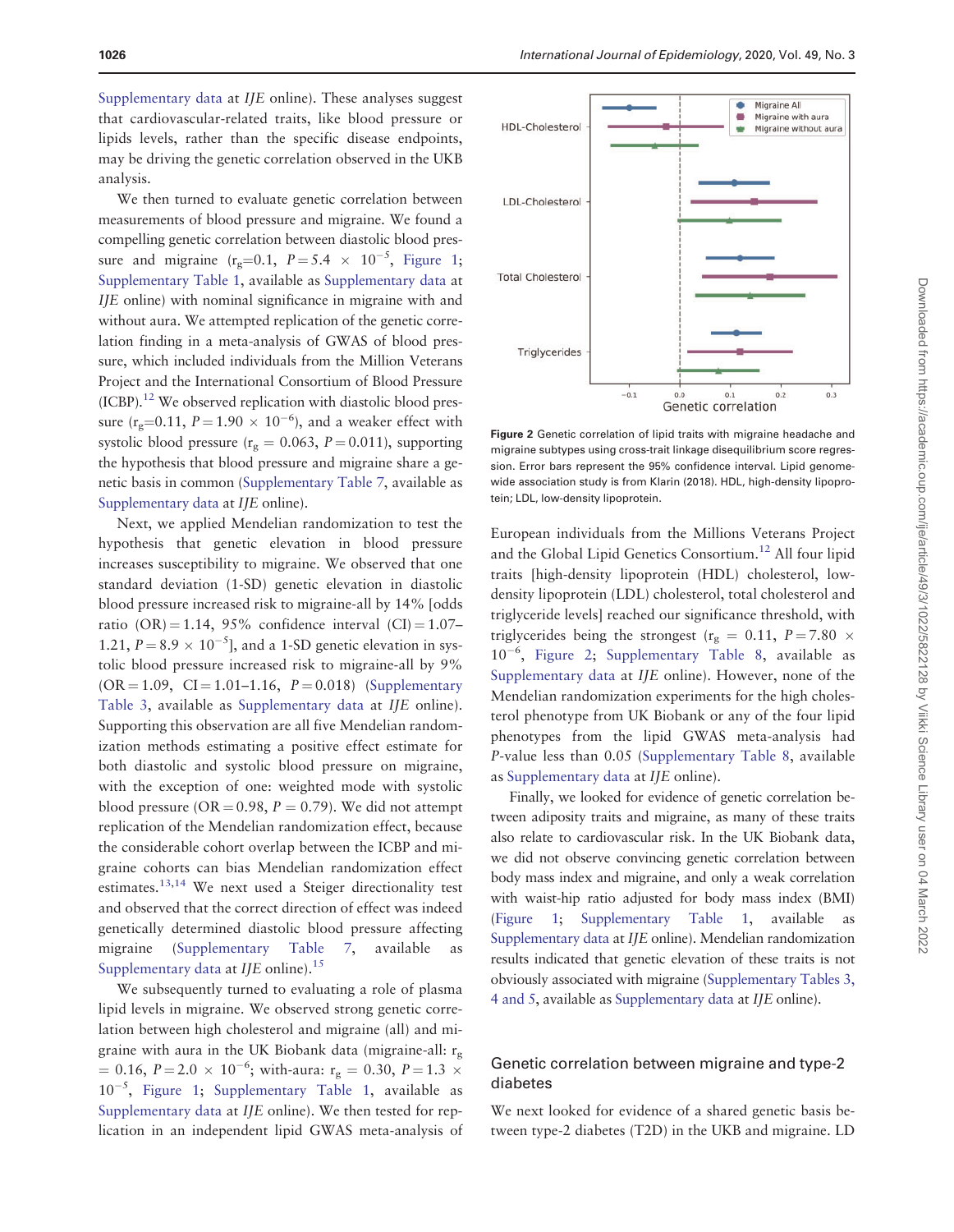score regression suggests a positive genetic correlation between T2D and migraine ( $r_g = 0.09$ ,  $P = 0.004$ ) (Figure 1; [Supplementary Table 1](https://academic.oup.com/ije/article-lookup/doi/10.1093/ije/dyaa050#supplementary-data), available as [Supplementary data](https://academic.oup.com/ije/article-lookup/doi/10.1093/ije/dyaa050#supplementary-data) at IJE online). Replication using a recently reported largescale genetic association study for T2D, which included UKB individuals, resulted in an even stronger correlation  $(r_g=0.11, P=8.4 \times 10^{-5},$  [Supplementary Table 1,](https://academic.oup.com/ije/article-lookup/doi/10.1093/ije/dyaa050#supplementary-data) avail-able as [Supplementary data](https://academic.oup.com/ije/article-lookup/doi/10.1093/ije/dyaa050#supplementary-data) at  $I/E$  online).<sup>16</sup> Mendelian randomization did not provide evidence for genetic elevation in T2D risk increasing risk of migraine [\(Supplementary Tables 3, 4 and 5,](https://academic.oup.com/ije/article-lookup/doi/10.1093/ije/dyaa050#supplementary-data) available as [Supplementary data](https://academic.oup.com/ije/article-lookup/doi/10.1093/ije/dyaa050#supplementary-data) at IJE online).

#### Genetic correlation between migraine and autoimmune-related and respiratory traits

We next explored the genetic relationship between autoimmune-related traits and migraine. There was a strong genetic correlation with an autoimmune phenotype category which encompasses a wide set of proposed autoimmune phenotypes in the UKB GWAS  $(r_g=0.18, P=2.7 \times 10^{-7})$ [\(Supplementary Tables 1 and 2,](https://academic.oup.com/ije/article-lookup/doi/10.1093/ije/dyaa050#supplementary-data) available as [Supplementary](https://academic.oup.com/ije/article-lookup/doi/10.1093/ije/dyaa050#supplementary-data) [data](https://academic.oup.com/ije/article-lookup/doi/10.1093/ije/dyaa050#supplementary-data) at IJE online). In addition, a more specific set of autoimmune traits, denoted as 'sure-autoimmune diseases' (which included but was not limited to: type 1 diabetes, multiple sclerosis, lupus, Sjogren's disease, coeliac disease and rheumatoid arthritis) were associated  $(r<sub>g</sub>=0.13, P=0.012)$ . Several additional diseases thought to have an autoimmune component also had genetic correlations with migraine, including eczema ( $r_g = 0.11$ ,  $P = 6.9 \times 10^{-5}$ ), respiratory and ear-nose-throat disease  $(r_g=0.15, P=4.6 \times 10^{-6})$  and asthma ( $r_g = 0.14$ ,  $P = 1.8 \times 10^{-5}$ , Figure 1; [Supplementary](https://academic.oup.com/ije/article-lookup/doi/10.1093/ije/dyaa050#supplementary-data) [Table 1](https://academic.oup.com/ije/article-lookup/doi/10.1093/ije/dyaa050#supplementary-data), available as [Supplementary data](https://academic.oup.com/ije/article-lookup/doi/10.1093/ije/dyaa050#supplementary-data) at IJE online).

We then attempted replication of these genetic correlations. Using two different asthma GWAS, asthma was associated with migraine with a stronger P-value ( $r_g = 0.17$ ) and 0.11,  $P = 2.9 \times 10^{-7}$  and 0.01) [\(Supplementary Table](https://academic.oup.com/ije/article-lookup/doi/10.1093/ije/dyaa050#supplementary-data) [9](https://academic.oup.com/ije/article-lookup/doi/10.1093/ije/dyaa050#supplementary-data), available as [Supplementary data](https://academic.oup.com/ije/article-lookup/doi/10.1093/ije/dyaa050#supplementary-data) at IJE online).<sup>17,18</sup> We next attempted replication of the eczema association.<sup>19</sup> The direction of effect remained consistent but the effect was less significant ( $r_g = 0.11$ ,  $P = 0.07$ ) ([Supplementary](https://academic.oup.com/ije/article-lookup/doi/10.1093/ije/dyaa050#supplementary-data) [Table 9,](https://academic.oup.com/ije/article-lookup/doi/10.1093/ije/dyaa050#supplementary-data) available as [Supplementary data](https://academic.oup.com/ije/article-lookup/doi/10.1093/ije/dyaa050#supplementary-data) at IJE online). Mendelian randomization analyses were not suggestive for any of these trait categories [\(Supplementary Tables 3, 4](https://academic.oup.com/ije/article-lookup/doi/10.1093/ije/dyaa050#supplementary-data) and [5](https://academic.oup.com/ije/article-lookup/doi/10.1093/ije/dyaa050#supplementary-data), available as [Supplementary data](https://academic.oup.com/ije/article-lookup/doi/10.1093/ije/dyaa050#supplementary-data) at IJE online).

#### Genetic correlation between migraine and psychiatric and educational attainment traits

Next, we measured the genetic correlation between education level and migraine. We observed an inverse genetic correlation between migraine and both years of education

 $(r<sub>g</sub> = -0.09, P = 2.0 \times 10^{-5})$  and having a college or university degree ( $r_g = -0.12$ ,  $P = 1.1 \times 10^{-9}$ ) (Figure 1; [Supplementary Table 1](https://academic.oup.com/ije/article-lookup/doi/10.1093/ije/dyaa050#supplementary-data), available as [Supplementary data](https://academic.oup.com/ije/article-lookup/doi/10.1093/ije/dyaa050#supplementary-data) at IJE online). Replication of the genetic correlation in the largest GWAS for educational attainment to date was strong ( $r_g = -0.11$ ,  $P = 1.9 \times 10^{-8}$ ) [\(Supplementary Table](https://academic.oup.com/ije/article-lookup/doi/10.1093/ije/dyaa050#supplementary-data) [10](https://academic.oup.com/ije/article-lookup/doi/10.1093/ije/dyaa050#supplementary-data), available as [Supplementary data](https://academic.oup.com/ije/article-lookup/doi/10.1093/ije/dyaa050#supplementary-data) at IJE online).<sup>20</sup> We next tested for a genetic association between cognitive performance and migraine using LD score regression but did not observe association ([Supplementary Table 10,](https://academic.oup.com/ije/article-lookup/doi/10.1093/ije/dyaa050#supplementary-data) avail-able as [Supplementary data](https://academic.oup.com/ije/article-lookup/doi/10.1093/ije/dyaa050#supplementary-data) at IJE online).<sup>20</sup> We note that a lack of genetic correlation with cognitive performance could be due to a difference in discovery power because of sample size ( $n = 766$  345 for educational attainment, versus  $n = 257$  828 for cognitive performance). Although Mendelian randomization for college education and years of education using the inverse variance weighted method was positive, neither of these results was robust in subsequent sensitivity analyses [\(Supplementary Table 3](https://academic.oup.com/ije/article-lookup/doi/10.1093/ije/dyaa050#supplementary-data), available as [Supplementary data](https://academic.oup.com/ije/article-lookup/doi/10.1093/ije/dyaa050#supplementary-data) at IJE online).

We next examined the genetic correlation between psychiatric traits and migraine. There was a strong, positive genetic correlation between all three migraine types and neuroticism both in UKB ( $r_g = 0.26$ ,  $P = 5.8 \times 10^{-27}$  with migraine-all, Figure 1) and in a higher-powered GWAS, which includes a UKB cohort ( $r_g$  = 0.26, P = 6.5  $\times$  $10^{-28}$ ).<sup>21</sup> We saw genetic correlation among the two neuroticism subtypes as well: depressed affect ( $r_g = 0.30$ ,  $P = 1.4 \times 10^{-28}$ ) and worry (r<sub>g</sub> = 0.21,  $P = 4.0 \times 10^{-18}$ ) [\(Supplementary Table 11,](https://academic.oup.com/ije/article-lookup/doi/10.1093/ije/dyaa050#supplementary-data) available as [Supplementary data](https://academic.oup.com/ije/article-lookup/doi/10.1093/ije/dyaa050#supplementary-data) at IJE online). $22$  There was also genetic correlation between migraine and general depression ( $r_g = 0.30$ ,  $P = 2.7$ )  $\times$  10<sup>-22</sup>) [\(Supplementary Table 11](https://academic.oup.com/ije/article-lookup/doi/10.1093/ije/dyaa050#supplementary-data), available as [Supplementary data](https://academic.oup.com/ije/article-lookup/doi/10.1093/ije/dyaa050#supplementary-data) at  $IJE$  online).<sup>21</sup> In the UKB, Mendelian randomization demonstrated that a genetic elevation in neuroticism was associated with an increased risk of migraine, using most MR methodological approaches (OR = 1.09, CI = 1.05–1.13,  $P = 9.1 \times 10^{-6}$ ) (Supplementary Table 3, available as [Supplementary data](https://academic.oup.com/ije/article-lookup/doi/10.1093/ije/dyaa050#supplementary-data) at IJE online). In addition, the MR-PRESSO method did not detect instruments with heterogeneity of effects with Pvalue < 0.05 [\(Supplementary Table 12,](https://academic.oup.com/ije/article-lookup/doi/10.1093/ije/dyaa050#supplementary-data) available as [Supplementary data](https://academic.oup.com/ije/article-lookup/doi/10.1093/ije/dyaa050#supplementary-data) at IJE online). We were unable to attempt to replicate this MR effect using the higher-powered GWAS of Nagel *et al.*<sup>22</sup> as effect sizes and standard errors were not available. Instead, we performed a Mendelian randomization using the results of Okbay et al., which has a smaller sample size. We found that the effect did not replicate, which may not be surprising given that there were only 12 genome-wide significance associations [\(Supplementary Table 12,](https://academic.oup.com/ije/article-lookup/doi/10.1093/ije/dyaa050#supplementary-data) available as [Supplementary data](https://academic.oup.com/ije/article-lookup/doi/10.1093/ije/dyaa050#supplementary-data) at IJE online).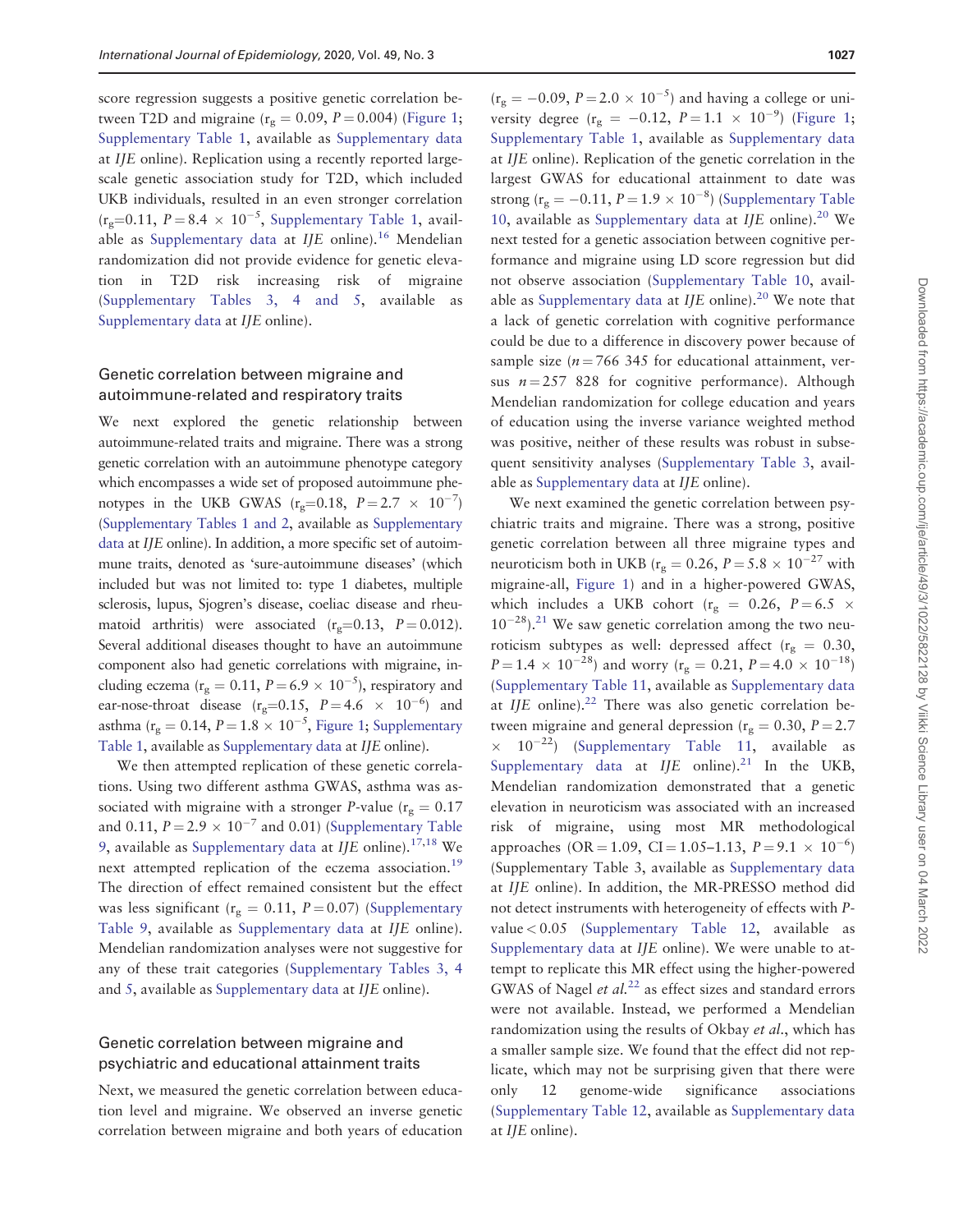#### Genetic correlation between migraine and blood traits

In the UK Biobank GWAS set, we observed a genetic correlation of migraine-all with blood platelet count ( $r_g = 0.08$ ,  $P = 3 \times 10^{-4}$ ) and white blood cell count (r<sub>g</sub>= 0.09, P = 5.0)  $\times$  10<sup>-5</sup>) (Figure 1; [Supplementary Table 1](https://academic.oup.com/ije/article-lookup/doi/10.1093/ije/dyaa050#supplementary-data), available as [Supplementary data](https://academic.oup.com/ije/article-lookup/doi/10.1093/ije/dyaa050#supplementary-data) at IJE online). We next conducted an exploratory analysis to determine if there were additional blood platelet traits correlated with migraine, using results from the combined INTERVAL and UKB cohorts.<sup>23</sup> We found 10 blood traits overall, including platelet count and white blood cell count, with nominal evidence of correlation ( $P < 0.05$ , out of a total of 36 different traits) ([Supplementary Figure 1,](https://academic.oup.com/ije/article-lookup/doi/10.1093/ije/dyaa050#supplementary-data) [Supplementary Table 13,](https://academic.oup.com/ije/article-lookup/doi/10.1093/ije/dyaa050#supplementary-data) available as [Supplementary data](https://academic.oup.com/ije/article-lookup/doi/10.1093/ije/dyaa050#supplementary-data) at IJE online). Mendelian randomization analyses between blood traits in UKB and migraine did not return convincing support for causal effects [\(Supplementary Table 3](https://academic.oup.com/ije/article-lookup/doi/10.1093/ije/dyaa050#supplementary-data), available as [Supplementary data](https://academic.oup.com/ije/article-lookup/doi/10.1093/ije/dyaa050#supplementary-data) at IJE online).

#### Hypothesis testing of previously associated phenotypes

We next tested for association between migraine and phenotypes not present in the set of UKB GWAS we used. We first tested for association with Alzheimer's disease, using a GWAS of 455 258 individuals.<sup>24</sup> We found a genetic correlation between migraine and migraine with aura and Alzheimer's ( $r_g = 0.18$ ,  $P = 0.014$  for migraine-all and  $r_g =$ 0.3,  $P = 0.02$  for migraine with aura) [\(Supplementary Table](https://academic.oup.com/ije/article-lookup/doi/10.1093/ije/dyaa050#supplementary-data) [14](https://academic.oup.com/ije/article-lookup/doi/10.1093/ije/dyaa050#supplementary-data), available as [Supplementary data](https://academic.oup.com/ije/article-lookup/doi/10.1093/ije/dyaa050#supplementary-data) at IJE online). However, a follow-up of this analysis, using an Alzheimer's GWAS composed of 94 437 individuals, did not support this finding ( $r_g = -0.034$ ,  $P = 0.59$  for migraine-all and  $r_g =$  $-0.039$ ,  $P = 0.75$  for migraine with aura) ([Supplementary](https://academic.oup.com/ije/article-lookup/doi/10.1093/ije/dyaa050#supplementary-data) [Table 14,](https://academic.oup.com/ije/article-lookup/doi/10.1093/ije/dyaa050#supplementary-data) available as [Supplementary data](https://academic.oup.com/ije/article-lookup/doi/10.1093/ije/dyaa050#supplementary-data) at IJE online).<sup>25</sup>

We next checked for a genetic correlation between migraine and biomarkers which have been previously hypothesized to be associated with migraine headache. Indeed, we found an association between serum calcium and migraine-all ( $r_g = 0.13$ ,  $P = 0.017$ ) using cross-trait LD score regression, and a directionally consistent effect of calcium on migraine using Mendelian randomization  $(OR = 1.51)$  $P = 0.07$ ) [\(Supplementary Table 15,](https://academic.oup.com/ije/article-lookup/doi/10.1093/ije/dyaa050#supplementary-data) available as [Supplementary data](https://academic.oup.com/ije/article-lookup/doi/10.1093/ije/dyaa050#supplementary-data) at IJE online).<sup>26</sup> We found no association between magnesium and migraine, using Mendelian randomization [\(Supplementary Table 16](https://academic.oup.com/ije/article-lookup/doi/10.1093/ije/dyaa050#supplementary-data), available as [Supplementary data](https://academic.oup.com/ije/article-lookup/doi/10.1093/ije/dyaa050#supplementary-data) at  $I/E$  online),<sup>27</sup> and were unable to perform cross-trait LD score regression with magnesium because genome-wide summary data are not available. In addition, we found no genetic correlation between serum vitamin D levels and migraine ([Supplementary Table 17,](https://academic.oup.com/ije/article-lookup/doi/10.1093/ije/dyaa050#supplementary-data) available as [Supplementary data](https://academic.oup.com/ije/article-lookup/doi/10.1093/ije/dyaa050#supplementary-data) at  $I/E$  online).<sup>28</sup>

#### Multivariable analysis of vascular traits

Our analyses find evidence for a potentially causal relationship between migraine and diastolic blood pressure, and provide modest replication of a calcium association that we previously reported.<sup>29</sup> This leads to the question of whether these putative causal relationships are independent of one another. To answer this question, we first tested for genetic correlation between calcium and diastolic blood pressure using two different blood pressure GWAS: the UKB results and a combined meta-analysis comprising over 1 million individuals.<sup>12</sup> We found a genetic correlation with P-values 0.003 and 0.0011 between diastolic and calcium levels using the two blood pressure GWAS [\(Supplementary Table 18,](https://academic.oup.com/ije/article-lookup/doi/10.1093/ije/dyaa050#supplementary-data) available as [Supplementary data](https://academic.oup.com/ije/article-lookup/doi/10.1093/ije/dyaa050#supplementary-data) at IJE online), strengthening the hypothesis that blood pressure and calcium may not have independent causal effects on migraine.

To more thoroughly test this hypothesis, we performed multivariable MR, which considers the effects of several different exposures jointly. When fitting each exposure to the residual of the outcome adjusted for the other exposure, the effect of serum calcium levels on migraine-all was attenuated (odds ratio of 1.29 to 1.16), whereas the effect of diastolic blood pressure on migraine-all remained more similar (odds ratio 1.16 to 1.10) after inclusion of calcium in the model (Figure 3; [Supplementary Table 18](https://academic.oup.com/ije/article-lookup/doi/10.1093/ije/dyaa050#supplementary-data), available as [Supplementary data](https://academic.oup.com/ije/article-lookup/doi/10.1093/ije/dyaa050#supplementary-data) at IJE online). We next tested whether diastolic blood pressure and calcium have a clear causal relationship. Mendelian randomization analyses between serum calcium and diastolic blood pressure, or the reciprocal diastolic blood pressure on serum calcium, were inconclusive ([Supplementary Table 18](https://academic.oup.com/ije/article-lookup/doi/10.1093/ije/dyaa050#supplementary-data), available as [Supplementary data](https://academic.oup.com/ije/article-lookup/doi/10.1093/ije/dyaa050#supplementary-data) at IJE online). Heterogeneity between instruments, potentially driven by pleiotropy, could bias these results. To test for this, we performed an MR-



Figure 3 Effect of diastolic blood pressure and calcium on migraine-all. 'Single trait' is the estimated effect of the given biomarker on migraineall using Mendelian randomization of only the given biomarker. "Multitrait" is the estimated effect of the biomarker on migraine-all using the residual of the outcome after adjustment for the other biomarker. Error bars represent the 95% confidence interval.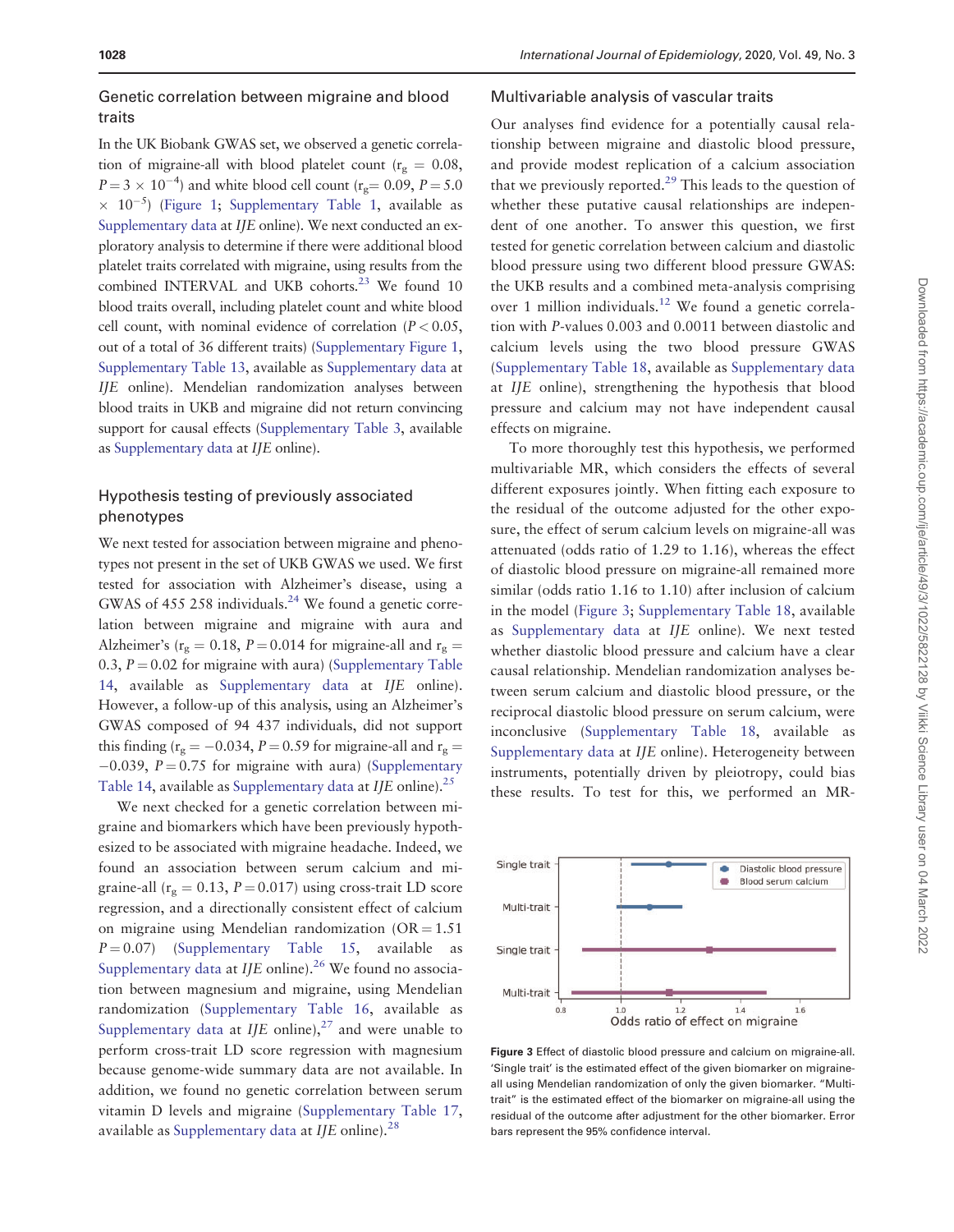PRESSO analysis $14$  which removes instruments demonstrating horizontal pleiotropy, and found that the diastolic blood pressure effect on migraine remained  $(P = 0.02)$ [\(Supplementary Table 18,](https://academic.oup.com/ije/article-lookup/doi/10.1093/ije/dyaa050#supplementary-data) available as [Supplementary data](https://academic.oup.com/ije/article-lookup/doi/10.1093/ije/dyaa050#supplementary-data) at IJE online). No heterogeneity was detected between the calcium instruments.

#### **Discussion**

Here, we report genome-wide correlations between migraine headache and a wide range of traits. We suspect that the sizeable number of correlations passing a conservative Bonferroni correction could be a result of the large sample size of both the UK Biobank and migraine GWAS, combined with the pleiotropic nature of variants contributing to migraine susceptibility. Our large number of reported correlations is consistent with previous studies of genetic correlation which include migraine.<sup>8,30</sup> We note that although some of these correlations were only present for migraine-all or one migraine subtype, it is difficult to make claims about heterogeneity of effects between subtypes, given the reduced sample sizes of the subtype cohorts.

It is important to note that many of the phenotypes in the UK Biobank are influenced by the tendency of individuals to report a phenotype to a doctor. For instance, the observed genetic association between neuroticism and migraine could be due to neuroticism increasing the likelihood of reporting having had migraine to a doctor. In addition, we stress that two-sample Mendelian randomization, as used here, does not test for a causal effect of a disease on an outcome, but instead tests for a causal effect between genetic liability for the disease and an outcome.

We find pervasive evidence of genetic correlation between migraine and other brain-related traits. We report a novel genetic correlation between Alzheimer's disease and migraine; however, this correlation did not successfully replicate when using a smaller GWAS. The lack of replication could be due to several factors, including the smaller sample size decreasing power, or the difference in case criteria: the larger GWAS of Jensen et al. included both clinically diagnosed Alzheimer's patients and Alzheimer's-byproxy cases, which was based on parental diagnoses. The GWAS of Kunkle et al. only used clinically diagnosed cases. Consistent with our results, previous studies suggest an inverse correlation between educational attainment and migraine. $8,31-33$  We also find a positive genetic correlation between neuroticism and depression and migraine, matching earlier reports.34–37.

We find no evidence for a relationship between migraine and magnesium or vitamin D. Some studies have

found support of these nutrients as a migraine preventative, but the evidence is limited. $38-40$  However, our analysis may lack statistical power: there were only eight independent genetic variants for magnesium and 10 for vitamin D. Currently, the role of blood platelet traits in migraine is not well understood; however, our findings corroborate those of Pickrell *et al.*, and suggest a shared genetic basis. $8$ 

We find evidence of genetic correlation between migraine and only some of the tested cardiometabolic traits, which is perhaps surprising given previous genetic and epidemiological observations. Pickrell et al. showed a shared genetic basis between heart disease and migraine, using data from the CARDIoGRAM+C4D consortium using a conjunction false-discovery rate (FDR) approach, which measures how much of an excess of significantly associated variants in one trait can be accounted for due to associations with a second trait.<sup>8</sup> Observational studies have also found a correlation between the occurrence of these diseases.<sup>41</sup> However, consistent with what we report here, Pickrell et al. found no genetic correlation using cross-trait LD score regression on their migraine dataset. One possible explanation for the discordance between these crosstrait LD score results and other types of evidence could be that heart disease is not pleiotropic enough for a highpowered genetic correlation analysis. An additional explanation is that coronary artery disease and migraine share only a subset of causal single nucleotide polymorphisms (SNPs), diluting the genetic correlation signal. Consistent with our results, lipid levels have been previously associated with migraine severity. $42,43$  We also observed a novel positive genetic correlation with type 2 diabetes. Previous observational studies have found an inconsistent correlation between migraine and type 2 diabetes, 44–46 with some evidence suggesting there may be an age-dependent effect.44 Our genetic correlation analysis provides evidence that there may be a shared genetic basis between these traits, which may be obscured in observational studies by environmental or pharmacological factors.

In addition, we report both a novel positive genetic correlation and a potential causative relationship between blood pressure and migraine. This contrasts with a recent study which found an inverse relationship between blood pressure and migraine and tension headache, but corroborates the observation that beta-blockers which lower blood pressure can decrease migraine attack frequency.47,48 However, to our knowledge, no large-scale observational study of blood pressure and migraine has been performed. Our multivariable analysis does not reveal a clear causal order between calcium, blood pressure and migraine, but suggests that calcium and blood pressure do not have strictly independent effects on migraine. However, these results do suggest that neurovascular processes associated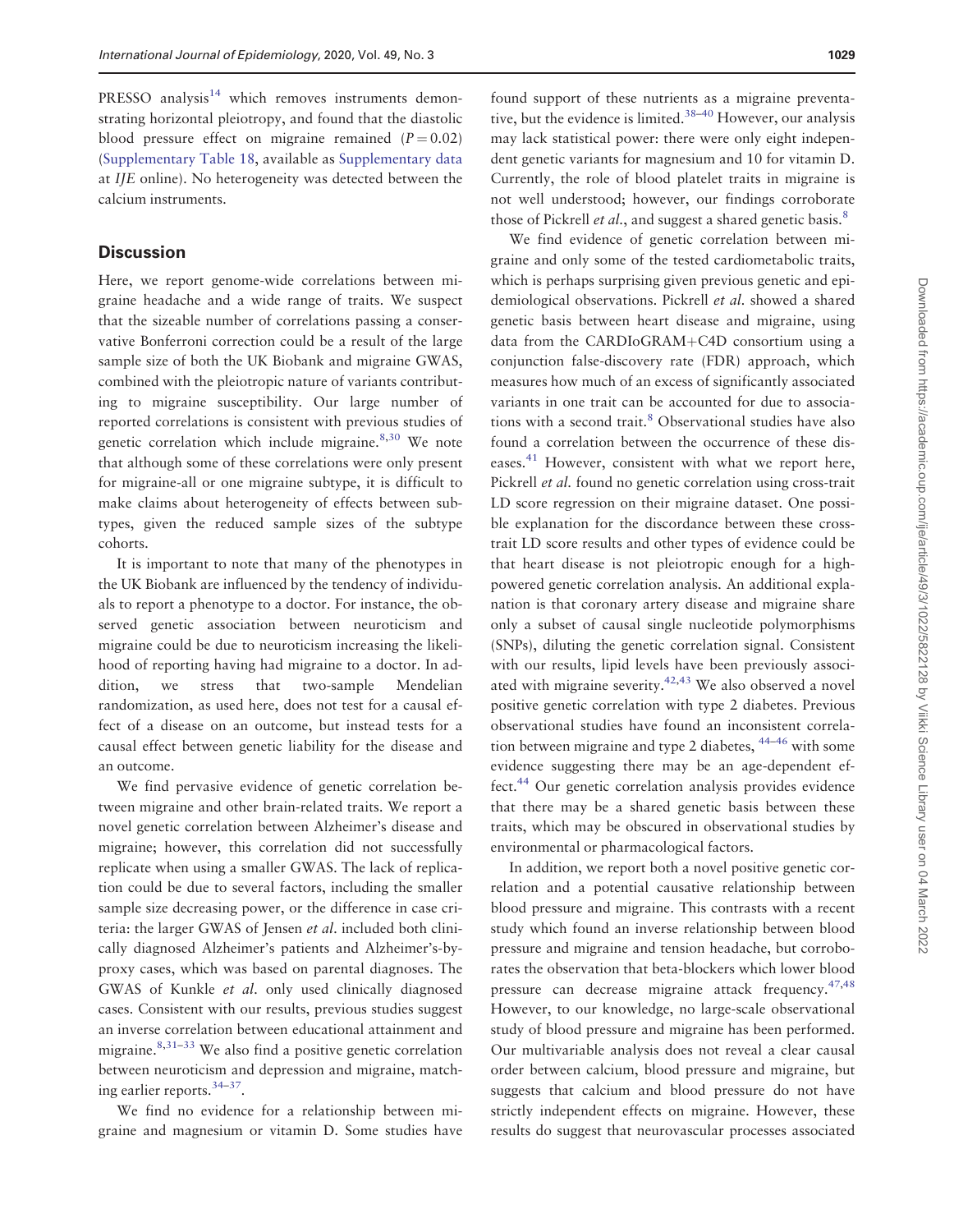with increased blood pressure may underlie migraine headache,49 supporting a recent study which found that migraine disease heritability is enriched in genes specifically expressed in cardiovascular tissues.<sup>50</sup>

These findings reveal potential shared biology between migraine and multiple other phenotypes. This motivates further work to reveal the genetic and functional basis of these observations, either through multi-trait association studies or through functional follow-up.

#### The International Headache Genetics Consortium

Padhraig Gormley\*,1,2,3,4, Verneri Anttila\*,2,3,5, Bendik S Winsvold<sup>6,7,8</sup>, Priit Palta<sup>9</sup>, Tonu Esko<sup>2,10,11</sup>, Tune H. Pers<sup>2,11,12,13</sup>, Kai-How Farh<sup>2,5,14</sup>, Ester Cuenca-Leon<sup>1,2,3,15</sup>, Mikko Muona<sup>9,16,17,18</sup>, Nicholas A Furlotte<sup>19</sup>, Tobias Kurth<sup>20,21</sup>, Andres Ingason<sup>22</sup>, George McMahon<sup>23</sup>, Lannie Ligthart<sup>24</sup>, Gisela M Terwindt<sup>25</sup>, Mikko Kallela<sup>26</sup>, Tobias M Freilinger<sup>27,28</sup>, Caroline Ran<sup>29</sup>, Scott G Gordon<sup>30</sup>, Anine H Stam<sup>25</sup>, Stacy Steinberg<sup>22</sup>, Guntram Borck<sup>31</sup>, Markku Koiranen<sup>32</sup>, Lydia Quaye<sup>33</sup>, Hieab HH Adams<sup>34,35</sup>, Terho Lehtimäki<sup>36</sup>, Antti-Pekka Sarin<sup>9</sup>, Juho Wedenoja<sup>37</sup>, David A Hinds<sup>19</sup>, Julie E Buring<sup>21,38</sup>, Markus Schrks<sup>39</sup>, Paul M Ridker<sup>21,38</sup>, Maria Gudlaug Hrafnsdottir<sup>40</sup>, Hreinn Stefansson<sup>22</sup>, Susan M Ring<sup>23</sup>, Jouke-Jan Hottenga<sup>24</sup>, Brenda WJH Penninx<sup>41</sup>, Markus Färkkilä<sup>26</sup>, Ville Artto<sup>26</sup>, Mari Kaunisto<sup>9</sup>, Salli Vepsäläinen<sup>26</sup>, Rainer Malik<sup>27</sup>, Andrew C Heath<sup>42</sup>, Pamela AF Madden<sup>42</sup>, Nicholas G Martin<sup>30</sup>, Grant W Montgomery<sup>30</sup>, Mitja Kurki<sup>1,2,3</sup>, Mart Kals<sup>10</sup>, Reedik Mägi<sup>10</sup>, Kalle Pärn<sup>10</sup>, Eija Hämäläinen<sup>9</sup>, Hailiang Huang<sup>2,3,5</sup>, Andrea E Byrnes<sup>2,3,5</sup>, Lude Franke<sup>43</sup>, Jie Huang<sup>4</sup>, Evie Stergiakouli<sup>23</sup>, Phil H Lee<sup>1,2,3</sup>, Cynthia Sandor<sup>44</sup>, Caleb Webber<sup>44</sup>, Zameel Cader<sup>45,46</sup>, Bertram Muller-Myhsok<sup>47</sup>, Stefan Schreiber<sup>48</sup>, Thomas Meitinger<sup>49</sup>, Johan G Eriksson<sup>50,51</sup>, Veikko Salomaa<sup>51</sup>, Kauko Heikkilä<sup>52</sup>, Elizabeth Loehrer<sup>34,53</sup>, Andre G Uitterlinden<sup>54</sup>, Albert Hofman<sup>34</sup>, Cornelia M van Duijn<sup>34</sup>, Lynn Cherkas<sup>33</sup>, Linda M. Pedersen6, Audun Stubhaug<sup>55,56</sup>, Christopher S Nielsen<sup>55,57</sup>, Minna Männikkö<sup>32</sup>, Evelin Mihailov<sup>10</sup>, Lili Milani<sup>10</sup>, Hartmut Göbel<sup>58</sup>, Ann-Louise Esserlind<sup>59</sup>, Anne Francke Christensen<sup>59</sup>, Thomas Folkmann Hansen<sup>60</sup>, Thomas Werge<sup>61,62,63</sup>, Sigrid Børte<sup>64</sup>, Bru Cormand<sup>65</sup>, Else Eising<sup>66</sup>, Lyn Griffiths<sup>67</sup>, Eija Hamalainen<sup>9</sup>, Marjo Hiekkala<sup>16</sup>, Risto Kajanne<sup>9</sup>, Lenore Launer<sup>68</sup>, Terho Lehtimaki<sup>69</sup>, Davor Lessel<sup>70</sup>, Alfons Macaya<sup>15</sup>, Massimo Mangino<sup>33</sup>, Nancy Pedersen<sup>71</sup>, Danielle Posthuma<sup>72</sup>. Patricia Pozo-Rosich<sup>73</sup>, Alice Pressman<sup>74</sup>, Celia Sintas<sup>65</sup>, Marta Vila-Pueyo<sup>15</sup>, Huiying Zhao<sup>68</sup>, Jaakko Kaprio<sup>9,75,76</sup> Arpo J Aromaa<sup>51</sup>, Olli Raitakari<sup>77,78</sup>, M Arfan Ikram<sup>34,35,78</sup>, Tim Spector<sup>33</sup>, Marjo-Riitta Järvelin<sup>32,80,81,82</sup>, Andres Metspalu<sup>10</sup>, Christian Kubisch<sup>83</sup>, David P Strachan<sup>84</sup>,

Michel D Ferrari<sup>25</sup>, Andrea C Belin<sup>29</sup>, Martin Dichgans<sup>27,85</sup>. Maija Wessman<sup>9,16</sup>, Arn MJM van den Maagdenberg<sup>25,86</sup>, John-Anker Zwart<sup>6,7,8</sup>, Dorret I Boomsma<sup>24</sup>, George Davey Smith<sup>23</sup>, Kari Stefansson<sup>22,87</sup>, Nicholas Eriksson<sup>19</sup>, Mark J Daly2,3,5, Benjamin M Neale§,2,3,5, Jes Olesen§,59, Daniel I Chasman§,21,38, Dale R Nyholt§,88, and Aarno Palotie§,1,2,3,4,5,9,89.

<sup>1</sup>Psychiatric and Neurodevelopmental Genetics Unit, Massachusetts General Hospital and Harvard Medical School, Boston, USA, <sup>2</sup>Medical and Population Genetics Program, Broad Institute of MIT and Harvard, Cambridge, USA, <sup>3</sup>Stanley Center for Psychiatric Research, Broad Institute of MIT and Harvard, Cambridge, USA, <sup>4</sup> Wellcome Trust Sanger Institute, Wellcome Trust Genome Campus, Hinxton, UK, <sup>5</sup>Analytic and Translational Genetics Unit, Massachusetts General Hospital and Harvard Medical School, Boston, USA, <sup>6</sup>FORMI, Oslo University Hospital, P.O. 4956 Nydalen, 0424 Oslo, Norway, <sup>7</sup>Department of Neurology, Oslo University Hospital, P.O. 4956 Nydalen, 0424 Oslo, Norway, <sup>8</sup>Institute of Clinical Medicine, University of Oslo, P.O. 1171 Blindern, 0318 Oslo, Norway, <sup>9</sup>Institute for Molecular Medicine Finland (FIMM), University of Helsinki, Helsinki, Finland, 10Estonian Genome Center, University of Tartu, Tartu, Estonia, <sup>11</sup>Division of Endocrinology, Boston Children's Hospital, Boston, USA, 12Statens Serum Institut, Dept of Epidemiology Research, Copenhagen, Denmark, 13Novo Nordisk Foundation Center for Basic Metabolic Research, University of Copenhagen, Copenhagen, Denmark, <sup>14</sup>Illumina, 5200 Illumina Way, San Diego, USA, <sup>15</sup>Vall d'Hebron Research Institute, Pediatric Neurology, Barcelona, Spain, <sup>16</sup>Folkhälsan Institute of Genetics, Helsinki, Finland, FI-00290, <sup>17</sup>Neuroscience Center, University of Helsinki, Helsinki, Finland, FI-00014, <sup>18</sup>Research Programs Unit, Molecular Neurology, University of Helsinki, Helsinki, Finland, FI-00014, 1923andMe, Inc., 899 W. Evelyn Avenue, Mountain View, CA, USA, <sup>20</sup>Inserm Research Center for Epidemiology and Biostatistics (U897), University of Bordeaux, 33076 Bordeaux, France, 21Division of Preventive Medicine, Brigham and Women's Hospital, Boston MA 02215, <sup>22</sup>deCODE Genetics, 101 Reykjavik, Iceland, 23Medical Research Council (MRC) Integrative Epidemiology Unit, University of Bristol, Bristol, UK, 24VU University Amsterdam, Department of Biological Psychology, Amsterdam, the Netherlands, 1081 BT, <sup>25</sup>Leiden University Medical Centre, Department of Neurology, Leiden, The Netherlands, PO Box 9600, 2300 RC, <sup>26</sup>Department of Neurology, Helsinki University Central Hospital, Haartmaninkatu 4, 00290 Helsinki, Finland, <sup>27</sup>Institute for Stroke and Dementia Research, Klinikum der Universtität München, Ludwig-Maximilians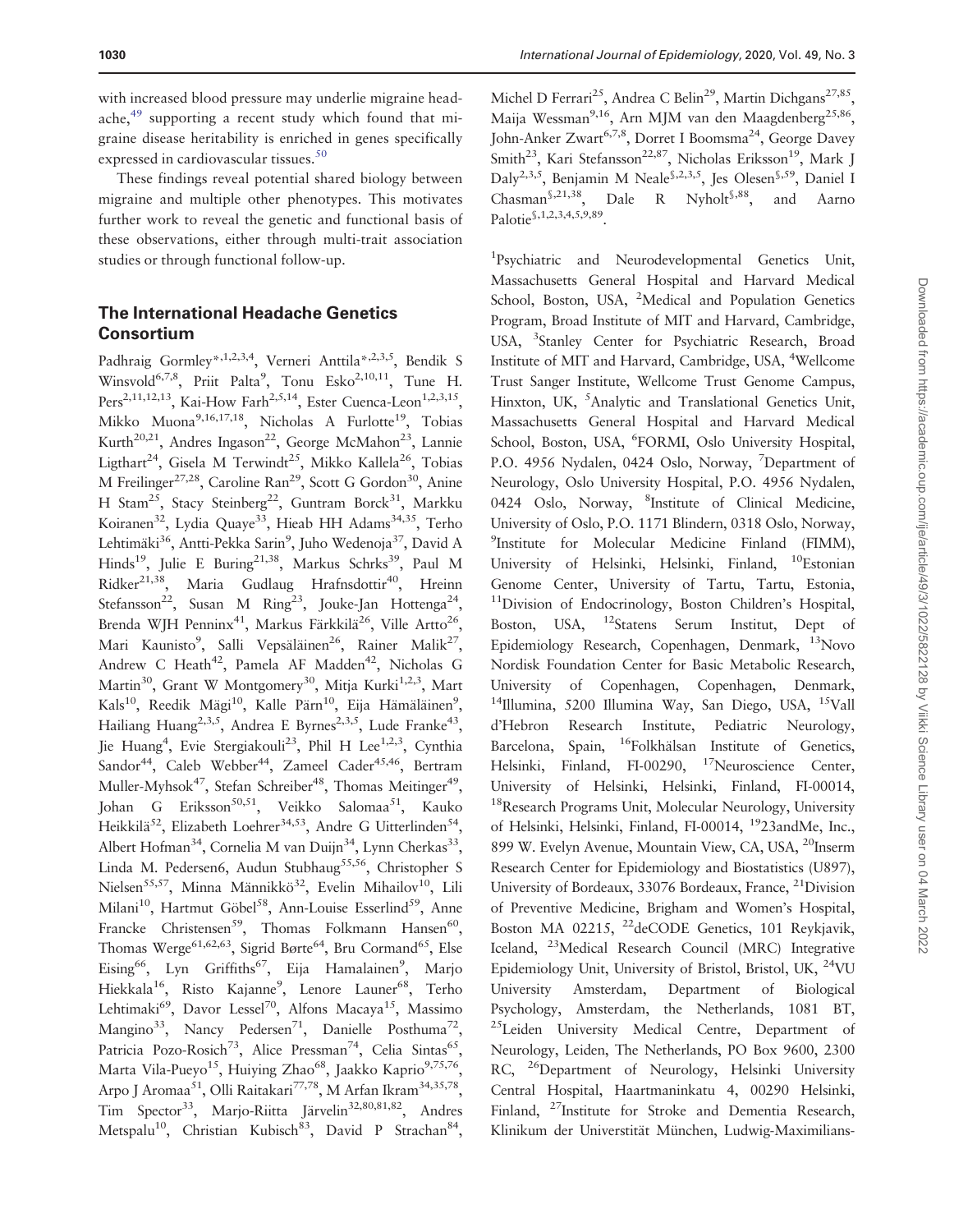Universität München, Feodor-Lynen-Str. 17, 81377 Munich Germany, 28Department of Neurology and Epileptology, Hertie Institute for Clincal Brain Research, University of Tuebingen, 29Karolinska Institutet, Department of Neuroscience, 171 77 Stockholm, Sweden, <sup>30</sup>Department of Genetics and Computational Biology, QIMR Berghofer Medical Research Institute, 300 Herston Road, Brisbane, QLD 4006, Australia, 31Ulm University, Institute of Human Genetics, 89081 Ulm, Germany, 32University of Oulu, Center for Life Course Epidemiology and Systems Medicine, Oulu, Finland, Box 5000, Fin-90014 University of Oulu, <sup>33</sup>Department of Twin Research and Genetic Epidemiology, King's College London, London, UK, 34Dept of Epidemiology, Erasmus University Medical Center, Rotterdam, the Netherlands, 3015 CN, <sup>35</sup>Dept of Radiology, Erasmus University Medical Center, Rotterdam, the Netherlands, 3015 CN, <sup>36</sup>Department of Clinical Chemistry, Fimlab Laboratories, and School of Medicine, University of Tampere, Tampere, Finland, 33520, <sup>37</sup>Department of Public Health, University of Helsinki, Helsinki, Finland, 38Harvard Medical School, Boston MA 02115, <sup>39</sup>University Duisburg Essen, Essen, Germany, 40Landspitali University Hospital, 101 Reykjavik, Iceland, 41VU University Medical Centre, Department of Psychiatry, Amsterdam, the Netherlands, 1081 HL, <sup>42</sup>Department of Psychiatry, Washington University School of Medicine, 660 South Euclid, CB 8134, St. Louis, MO 63110, USA, 43University Medical Center Groningen, University of Groningen, Groningen, The Netherlands, 9700RB, 44MRC Functional Genomics Unit, Department of Physiology, Anatomy & Genetics, Oxford University, UK, <sup>45</sup>Nuffield Department of Clinical Neuroscience, University of Oxford, UK, 46Oxford Headache Centre, John Radcliffe Hospital, Oxford, UK, 47Max-Planck-Institute of Psychiatry, Munich, Germany, 48Christian Albrechts University, Kiel, Germany, 49Institute of Human Genetics, Helmholtz Center Munich, Neuherberg, Germany, <sup>50</sup>Department of General Practice and Primary Health Care, University of Helsinki and Helsinki University Hospital, Helsinki Finland, <sup>51</sup>National Institute for Health and Welfare, Helsinki, Finland, <sup>52</sup>Institute of Clinical Medicine, University of Helsinki, Helsinki, Finland, <sup>53</sup>Department of Environmental Health, Harvard T.H. Chan School of Public Health, Boston, USA 02115, <sup>54</sup>Dept of Internal Medicine, Erasmus University Medical Center, Rotterdam, the Netherlands, 3015 CN, 55Dept of Pain Management and Research, Oslo University Hospital, Oslo, 0424 Oslo, Norway, <sup>56</sup>Medical Faculty, University of Oslo, Oslo, 0318 Oslo, Norway, 57Division of Mental Health, Norwegian Institute of Public Health, P.O. Box 4404 Nydalen, Oslo, Norway, NO-0403, 58Kiel Pain and Headache Center, 24149 Kiel, Germany, <sup>59</sup>Danish Headache Center, Department of Neurology, Rigshospitalet,

Glostrup Hospital, University of Copenhagen, Denmark, 60Institute of Biological Psychiatry, Mental Health Center Sct. Hans, University of Copenhagen, Roskilde, Denmark, <sup>61</sup>Institute Of Biological Psychiatry, MHC Sct. Hans, Mental Health Services Copenhagen, DK-2100 Copenhagen, Denmark, 62Institute of Clinical Sciences, Faculty of Medicine and Health Sciences, University of Copenhagen, DK-2100 Copenhagen, Denmark, 63iPSYCH - The Lundbeck Foundation's Initiative for Integrative Psychiatric Research, DK-2100 Copenhagen, Denmark, 64Oslo University Hospital and University of Oslo, Oslo, Norway, <sup>65</sup>University of Barcelona, Barcelona, Spain, <sup>66</sup>Language and Genetics Department, Max Planck Institute for Psycholinguistics, Nijmegen, 6525 XD, The Netherlands, 67Institute of Health and Biomedical Innovation, Queensland University of Technology, Brisbane, Australia, <sup>68</sup>National Institute on Aging, Bethesda, USA, <sup>69</sup>School of Medicine, University of Tampere, Kalevantie, <sup>70</sup>University Medical Center Hamburg-Eppendorf, Hamburg, Germany, 71Karolinska Institutet, Stockholm, Sweden. 72VU University, Amsterdam, The Netherlands, 73Universitat Autònoma de Barcelona, Barcelona, Spain, <sup>74</sup>Sutter Health, Sacramento, USA, <sup>75</sup>Department of Public Health, University of Helsinki, Helsinki, Finland, <sup>76</sup>Department of Health, National Institute for Health and Welfare, Helsinki, Finland, <sup>77</sup>Research Centre of Applied and Preventive Cardiovascular Medicine, University of Turku, Turku, Finland, 20521, <sup>78</sup>Department of Clinical Physiology and Nuclear Medicine, Turku University Hospital, Turku, Finland, 20521, <sup>79</sup>Dept of Neurology, Erasmus University Medical Center, Rotterdam, the Netherlands, 3015 CN, 80Imperial College London, Department of Epidemiology and Biostatistics, MRC Health Protection Agency (HPE) Centre for Environment and Health, School of Public Health, UK, W 1PG, <sup>81</sup>University of Oulu, Biocenter Oulu, Finland, Box 5000, Fin-90014 University of Oulu, <sup>82</sup>Oulu University Hospital, Unit of Primary Care, Oulu, Finland, Box 10, Fin-90029 OYS, <sup>83</sup>University Medical Center Hamburg Eppendorf, Institute of Human Genetics, 20246 Hamburg, Germany, 84Population Health Research Institute, St George's, University of London, Cranmer Terrace, London SW17 0RE, UK, <sup>85</sup>Munich Cluster for Systems Neurology (SyNergy), Munich, Germany, 86Leiden University Medical Centre, Department of Human Genetics, Leiden, The Netherlands, PO Box 9600, 2300 RC, 87Faculty of Medicine, University of Iceland, 101 Reykjavik, Iceland, <sup>88</sup>Statistical and Genomic Epidemiology Laboratory, Institute of Health and Biomedical Innovation, Queensland University of Technology, 60 Musk Ave, Kelvin Grove, QLD 4059, Australia, 89Department of Neurology, Massachusetts General Hospital, Boston, USA.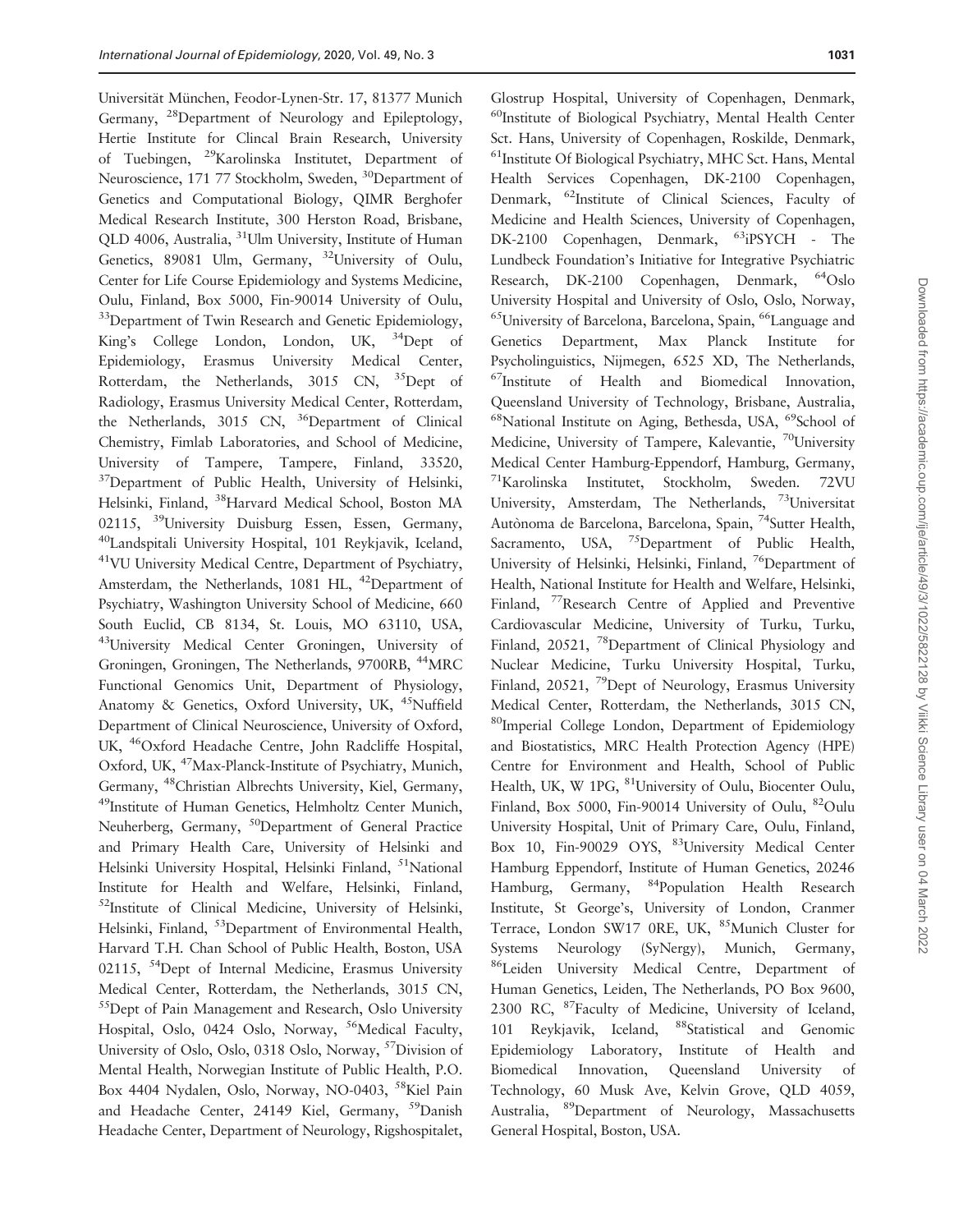\* These authors contributed equally to this work. § These authors jointly supervised this work.

# **Collaborators**

The 23andMe research Team.

# Supplementary Data

[Supplementary data](https://academic.oup.com/ije/article-lookup/doi/10.1093/ije/dyaa050#supplementary-data) are available at IJE online.

# Funding

This work was supported by US National Institutes of Health (DK101478 and HG010067 to B.F.V., T32 HG000046 for K.M.S.), and a Linda Pechenik Montague Investigator award (to B.F.V.). This research is based on data from the Million Veteran Program, Office of Research and Development, Veterans Health Administration, and was supported by award #MVP000. This publication does not represent the views of the Department of Veterans Affairs or of the United States Government. This research was also supported by two additional Department of Veterans Affairs awards (I01 BX003362 [P.S.T./K-M.C.], IK2-CX001780 [S.M.D.).

## Acknowledgements

We would like to acknowledge the members of the Voight Lab for their helpful feedback. In addition, we would like to thank the research participants and employees of 23andMe for making this work possible.

# Conflict of Interest

None declared.

## References

- 1. Vos T, Barber RM, Bell B et al. Global, regional, and national incidence, prevalence, and years lived with disability for 301 acute and chronic diseases and injuries in 188 countries, 1990–2013: a systematic analysis for the Global Burden of Disease Study 2013. Lancet 2015;386:743–800.
- 2. Burch R, Rayhill M. New preventive treatments for migraine. BMJ 2018;361:k2507.
- 3. Gustavsson A, Svensson M, Jacobi F et al. Cost of disorders of the brain in Europe 2010. Eur Neuropsychopharmacol 2011;21: 718–79.
- 4. Polderman TJC, Benyamin B, Leeuw CD et al. Meta-analysis of the heritability of human traits based on fifty years of twin studies. Nat Genet 2015;47:702–09.
- 5. Gormley P, Anttila V, Winsvold BS et al. Meta-analysis of 375,000 individuals identifies 38 susceptibility loci for migraine. Nat Genet 2016;48:856–66.
- 6. Bulik-Sullivan B, Finucane HK, Anttila V et al. An atlas of genetic correlations across human diseases and traits. Nat Genet 2015;47:1236–41.
- 7. Davey Smith G, Ebrahim S. Mendelian randomization: can genetic epidemiology contribute to understanding environmental determinants of disease? Int J Epidemiol 2003;32:1–22.
- 8. Pickrell JK, Berisa T, Liu JZ, Ségurel L, Tung JY, Hinds DA. Detection and interpretation of shared genetic influences on 42 human traits. Nat Genet 2016;48:709–17.
- 9. Loh P-R, Kichaev G, Gazal S, Schoech AP, Price AL. Mixedmodel association for biobank-scale datasets. Nat Genet 2018; 50:906–08.
- 10. Nikpay M, Goel A, Won H-H et al. A comprehensive 1000 Genomes–based genome-wide association meta-analysis of coronary artery disease. Nat Genet 2015;47:1121–30.
- 11. Malik R, Chauhan G, Traylor M et al. Multiancestry genomewide association study of 520,000 subjects identifies 32 loci associated with stroke and stroke subtypes. Nat Genet 2018;50: 524–37.
- 12. Evangelou E, Warren HR, Mosen-Ansorena D et al. Genetic analysis of over 1 million people identifies 535 new loci associated with blood pressure traits. Nat Genet 2018;50:1412–25.
- 13. Burgess S, Davies NM, Thompson SG. Bias due to participant overlap in two-sample Mendelian randomization. Genet Epidemiol 2016;40:597–608.
- 14. Verbanck M, Chen C-Y, Neale B, Do R. Detection of widespread horizontal pleiotropy in causal relationships inferred from Mendelian randomization between complex traits and diseases. Nat Genet 2018;50:693–98.
- 15. Hemani G, Tilling K, Davey Smith G. Orienting the causal relationship between imprecisely measured traits using GWAS summary data. PLOS Genet 2017;13:e1007081.
- 16. Xue A, Wu Y, Zhu Z et al. Genome-wide association analyses identify 143 risk variants and putative regulatory mechanisms for type 2 diabetes. Nat Commun 2018;9:2941.
- 17. Ferreira MA, Vonk JM, Baurecht H et al. Shared genetic origin of asthma, hay fever and eczema elucidates allergic disease biology. Nat Genet 2017;49:1752–57.
- 18. Demenais F, Margaritte-Jeannin P, Barnes KC et al. Multiancestry association study identifies new asthma risk loci that colocalize with immune-cell enhancer marks. Nat Genet 2018;50:42–53.
- 19. Paternoster L, Standl M, Waage J et al. Multi-ancestry genomewide association study of 21,000 cases and 95,000 controls identifies new risk loci for atopic dermatitis. Nat Genet 2015;47: 1449–56.
- 20. Lee JJ, Wedow R, Okbay A et al. Gene discovery and polygenic prediction from a genome-wide association study of educational attainment in 1.1 million individuals. Nat Genet 2018;50:1112–21.
- 21. Nagel M, Jansen PR, Stringer S et al. Meta-analysis of genome-wide association studies for neuroticism in 449,484 individuals identifies novel genetic loci and pathways. Nat Genet 2018;50:920–27.
- 22. Okbay A, Baselmans BML, Neve J-ED et al. Genetic variants associated with subjective well-being, depressive symptoms and neuroticism identified through genome-wide analyses. Nat Genet 2016;48:624–33.
- 23. Astle WJ, Elding H, Jiang T et al. The allelic landscape of human blood cell trait variation and links to common complex disease. Cell 2016;167:1415–29.e19.
- 24. Jansen IE, Savage JE, Watanabe K et al. Genome-wide metaanalysis identifies new loci and functional pathways influencing Alzheimer's disease risk. Nat Genet 2019;51:404–13.